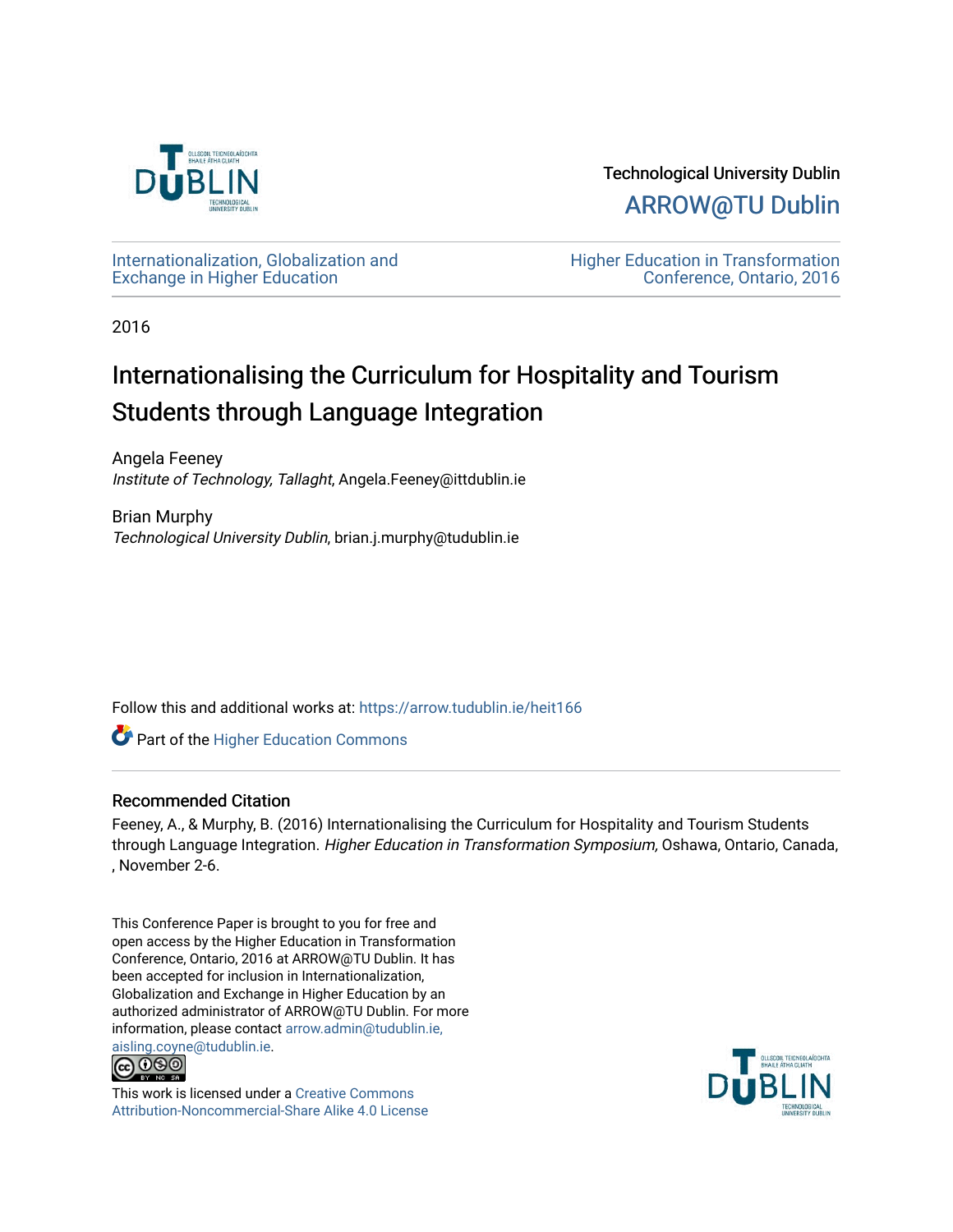# INTERNATIONALIZING CURRICULUM THROUGH LANGUAGE INTEGRATION

# Internationalising the Curriculum for Hospitality and Tourism Students through Language Integration Angela Feeney Brian Murphy Institute of Technology, Tallaght

Presented at the Higher Education in Transformation Symposium

November 2 - 4, 2016 in Oshawa, Ontario, Canada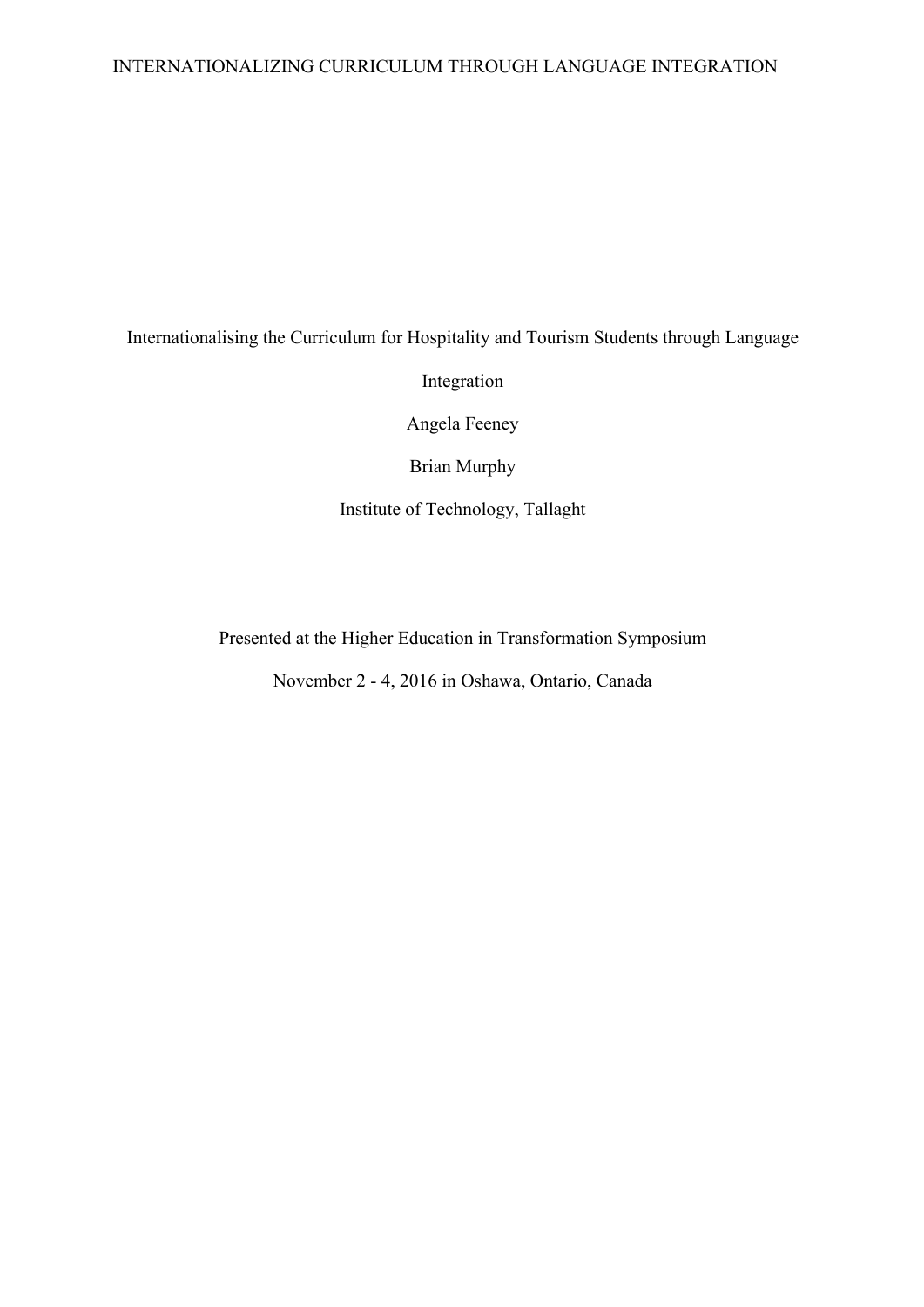### Author Note

Angela Feeney is currently Head of Humanities in ITT Dublin. Her background is in Languages and she has vast experience in lecturing in the area of French language, translation and literature. She has championed the use of online integrative tools to assist learning and was the national representative on the EU QualiTraining in Languages project. She established the first student mobility programmes at ITT and strongly believes in creating as many opportunities for students, of all disciplines, to have an international study or work experience as an integral part of their programme of study. Her doctoral research focuses on student engagement and successful completion.

Brian Murphy lectures in the Department of Humanities at The Institute of Technology Tallaght. He is an educational specialist in the food and beverage area with several years' practical experience in hospitality operations. He is very familiar with beverage curriculum development and practical delivery and has a good understanding of the operational skill requirements of graduates from practically focused programmes. He is also a keen language enthusiast and recognises language as a very important skill for graduates who wish to compete in the global environment of modern international hospitality and tourism management.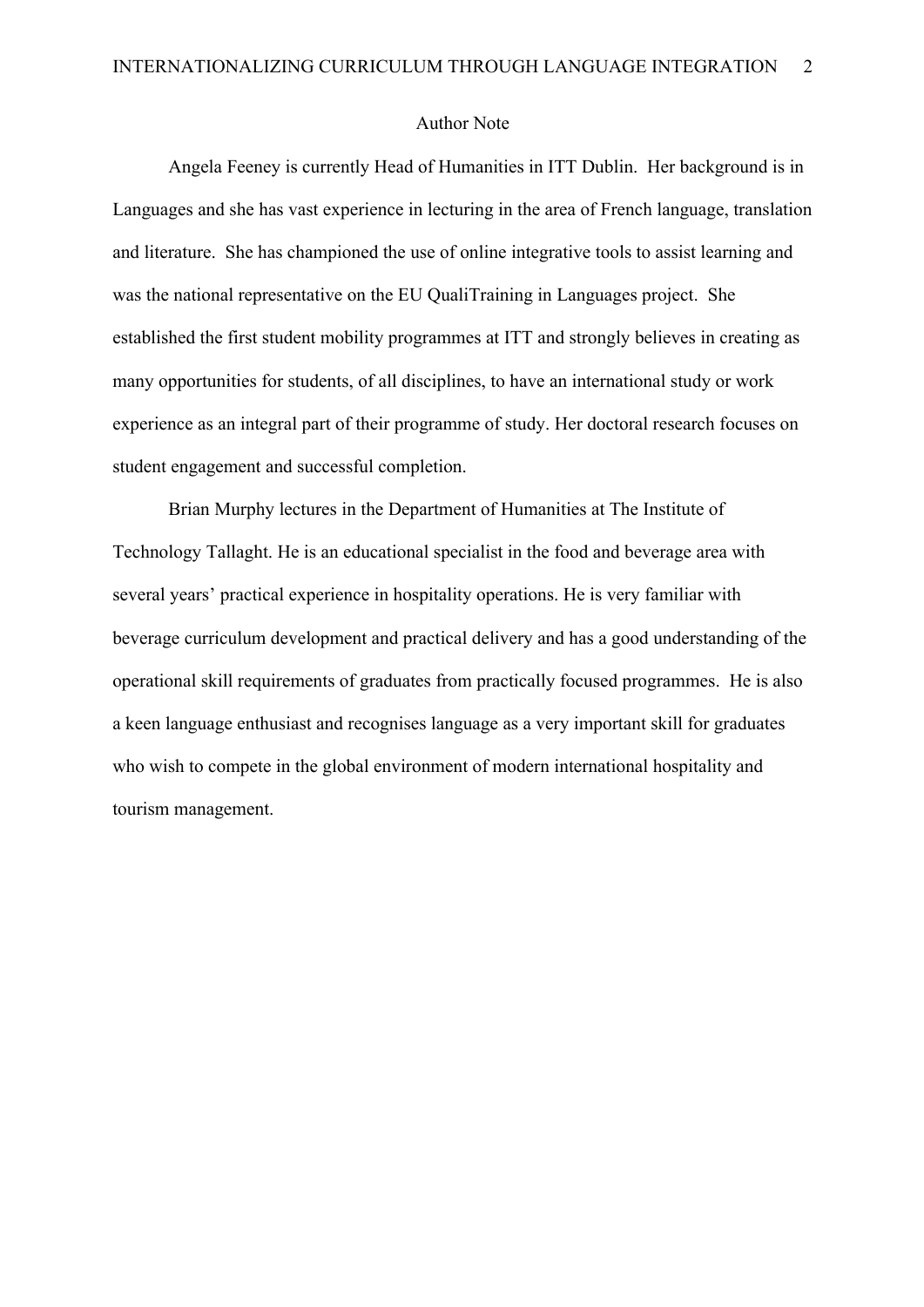#### Abstract

This paper seeks to explore the internationalisation of the curriculum, firstly in its broadest sense, secondly within the context of a TU4D and finally through the presentation and review of a practice-based research project carried out among students of Hospitality and Tourism Studies in the Institute of Technology Tallaght. The project was driven by two related but separate motivations which are mirrored by the background of the contributors outlined below. On the one hand we have the linguist's motivation which stems from a desire to make students at IT Tallaght not only more competent in their spoken language skills but also more engaged with the language through the affirmation that their language skills can be particularly useful in an international environment. On the other hand, we have the industry practitioner's motivation which originates in a desire for students to become outward looking in terms of their skills development and a recognition that such skills are most useful when considered in terms of global employability.

*Keywords*: internationalization, curriculum, hospitality, tourism, global, language, linguistics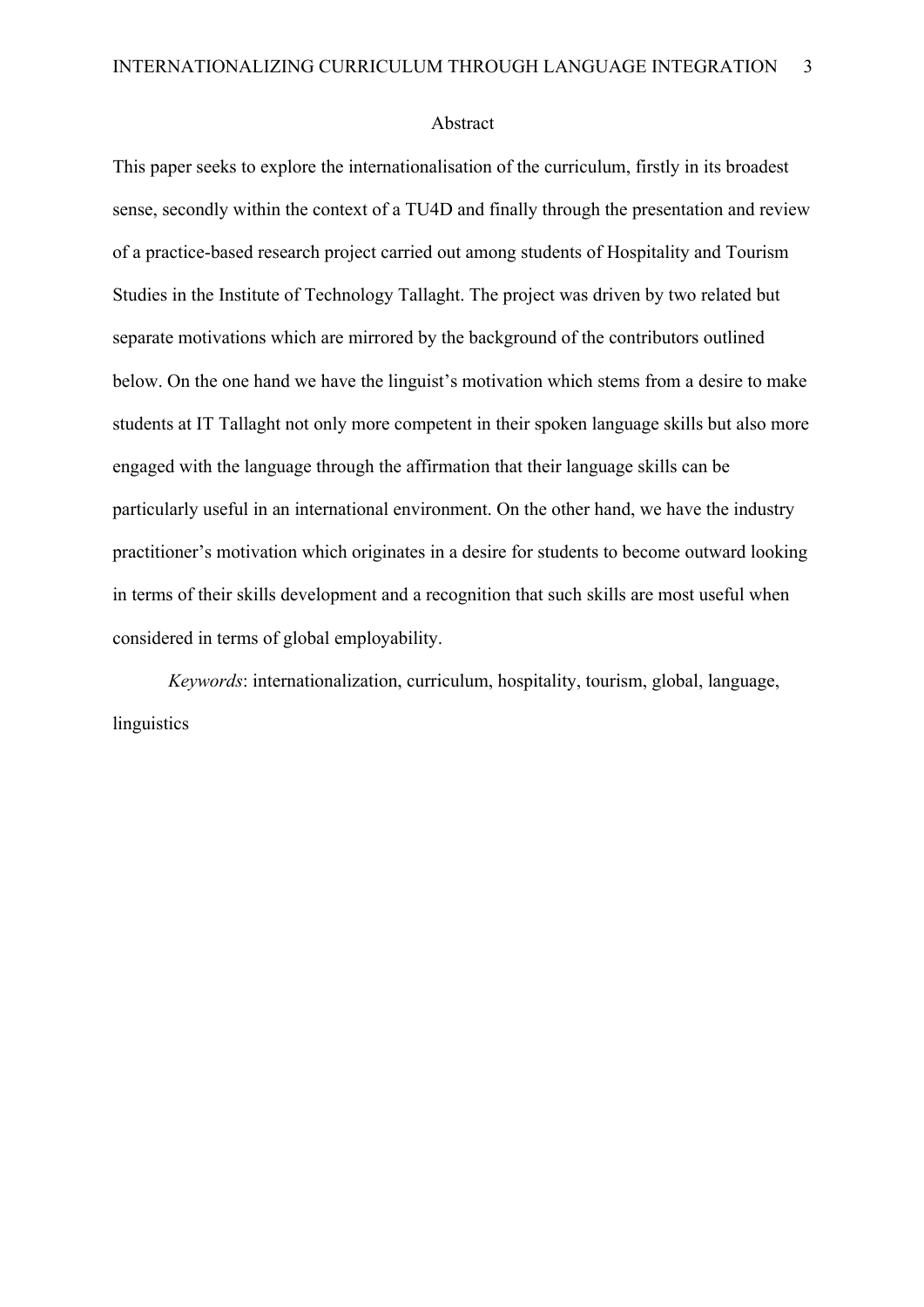Internationalising the Curriculum for Hospitality and Tourism Students through Language Integration

#### **Internationalisation in Context**

Internationalisation has now become an important component in higher education at both institutional and curriculum level, not just in Ireland but throughout the world (May & Spalding, 2014). In all higher educational institutions, internationalisation is a growing area and an important source of revenue that incorporates everything from international marketing on the one hand to setting up international outreach international campuses in other countries (Knight, 2013). Jane Knight's commonly accepted working definition for internationalization is:

the intentional process of integrating an international, intercultural or global dimension into the purpose, functions and delivery of post-secondary education, in order to enhance the quality of education and research for all students and staff, and to make a meaningful contribution to society. (Knight, 2003, p. 283)

With particular reference to the curriculum, we live in increasingly globalised economy that requires that our graduates have the employability, life skills, knowledge, attitudes and ability to be mobile and live and work across borders and within different cultural contexts; to become global citizens (Mellors-Bourne, Jones & Woodfield, 2015; Barker, 2011). As a consequence, those of us involved in curriculum design have both a responsibility and duty to ensure that the student learning outcomes incorporate the ability to develop an international perspective both personally and professionally (Leask, 2001).

# **Internationalisation of the Curriculum and TU4D**

The Higher Education Authority (HEA) Criteria for Designation as a Technological University states that the Criteria for TU Designation contain many references to international engagement. The main ones are as follows: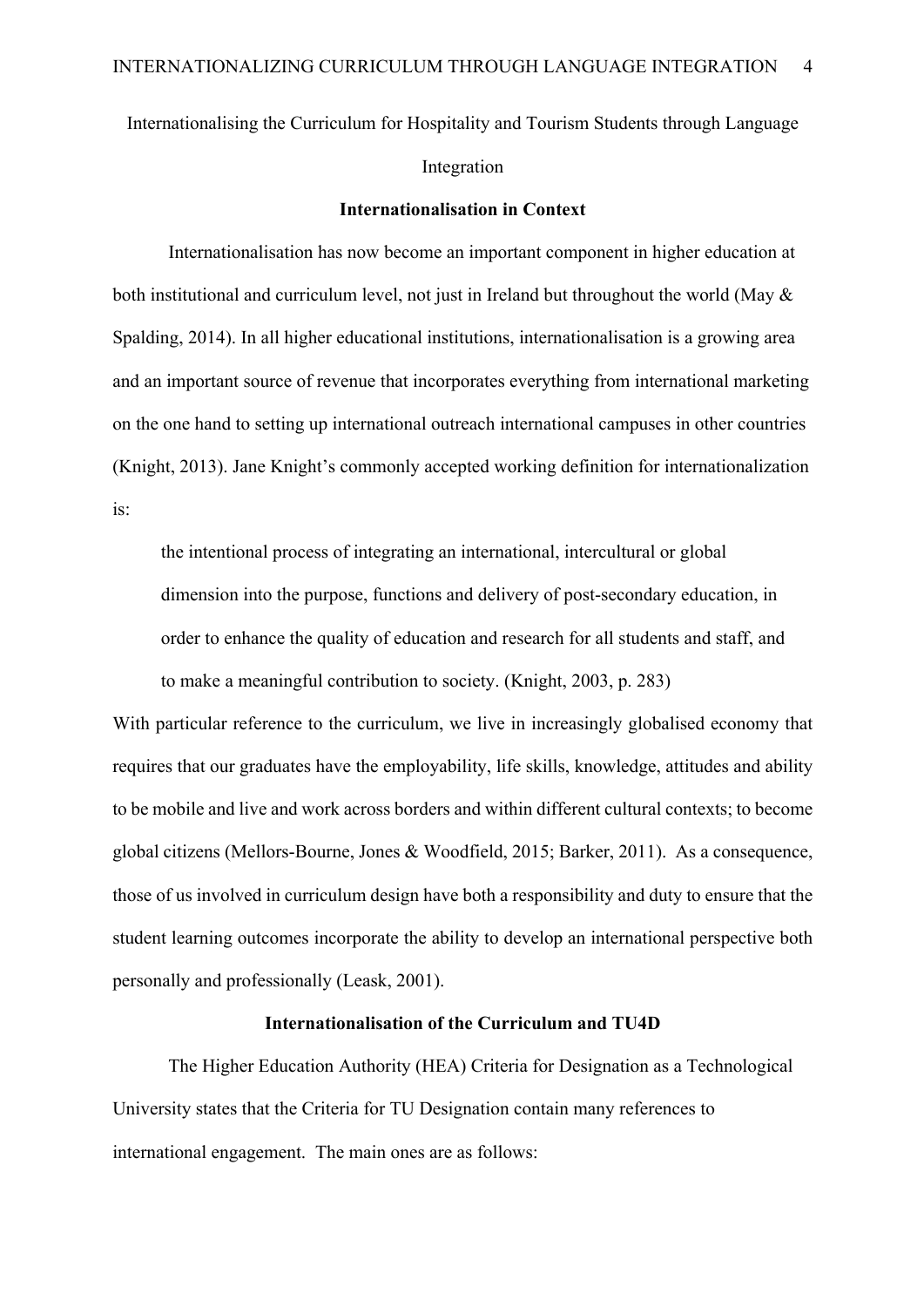The international engagement of a technological university will specifically reflect its mission and orientation. At the time of application, an applicant will demonstrate a developmental trajectory for the enhancement of internationalisation related to teaching and learning, research and staff development and a sustainable range of international collaborations. (www.tu4dublin.ie, 2016)

It is therefore clear that internationalisation will be a key pillar of any new entity. Central to achieving this objective is the curriculum so that graduates of TU4D can be considered global citizens. Barker, citing Bryant, explains graduate attributes and their importance for global citizenship:

The ability to operate effectively in culturally diverse environments has been widely recognised as an essential graduate attribute. According to Dé Bryant (2006), a global citizen is "a person with the ability to work, play and live somewhere other than the land of their birth…this person exhibits agency (is proactive and engaged in civic life) and primacy (has the capacity to make change happen). At the emotional and philosophical level, the global citizen considers herself to be transnational: committed to the human issues no matter in what nation state they occur. (Barker, 2011, p. 7)

Students who are inter-culturally competent demonstrate the knowledge, skills and attitudes needed to thrive in a world characterised by both global mobility and social, cultural, economic, political and environmental interconnectivity. Global citizenship reflects an awareness and appreciation of diverse people, cultures and environments throughout the world (global awareness) and the ability to manage this interconnectedness harmoniously and productively (intercultural competence). Global citizenship is achieved through an interactive process whereby students and staff from culturally and linguistically diverse backgrounds exchange knowledge, skills, attitudes, values and experiences so as to enhance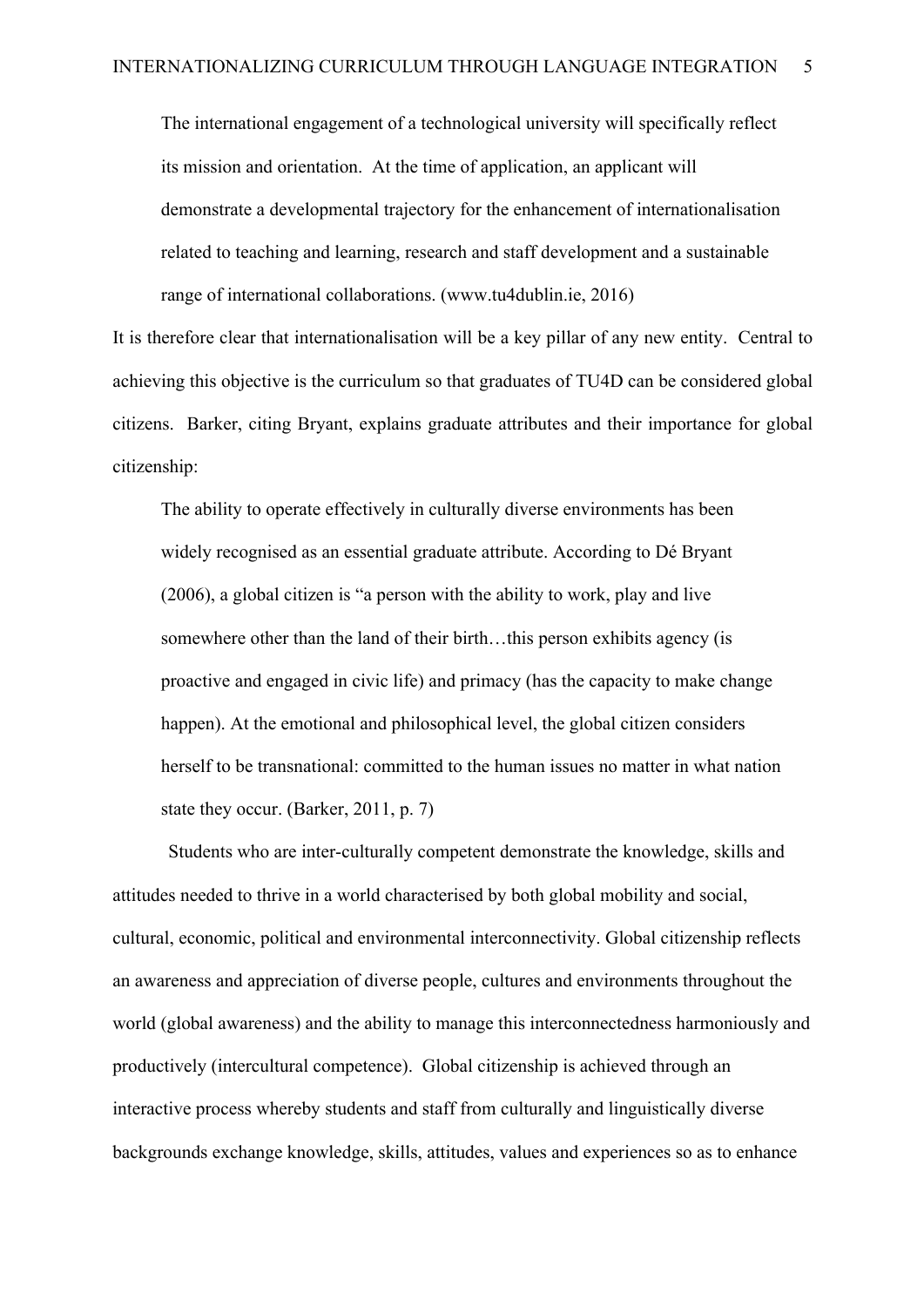their understanding and appreciation of, and capacity to operate successfully within, a range of local, national and international communities.

In an increasingly globalised world, hospitality and culinary arts educators seek to further internationalise the curriculum in an effort to better prepare graduates to work and live in a rapidly changing and intercultural workplace. One of the main barriers to increased internationalisation in the epicurean world is that of language proficiency levels and the nature of teaching and learning engagement. Traditionally hospitality and culinary arts students have had some difficulty understanding the relevance of modern languages despite the historic role that the language has played in gastronomic discourse down through the centuries. The TU4D aims to produce global citizens capable of working anywhere in the world. The particular area of Beverage Studies is an area of study that is distinctive to the TU4D as opposed to the programme offering in the more traditional universities. It is therefore unique and provides us with an opportunity to set us apart by exploiting its potential to the fullest. This research explores a pilot initiative carried out among students on a BA programme in International Hospitality and Tourism Management. Students registered on this programme choose to study a language and in year three participate in an internship period abroad. However, anecdotally many students perceive the study of a language as something 'apart' from their core area of study. While these students are not language students, the pilot had as its objective to better integrate the language component into the core area of study so as to enhance the experience and ultimately to improve performance while at the same time making the language more relevant to the student's learning.

#### **IT Tallaght Pilot**

As part of the pilot, language lecturers liaised with the programme team and the lecturers involved with delivering a core Hospitality and Tourism module so as to design lesson plans, and co-deliver parts of the module. For certain practical aspects the language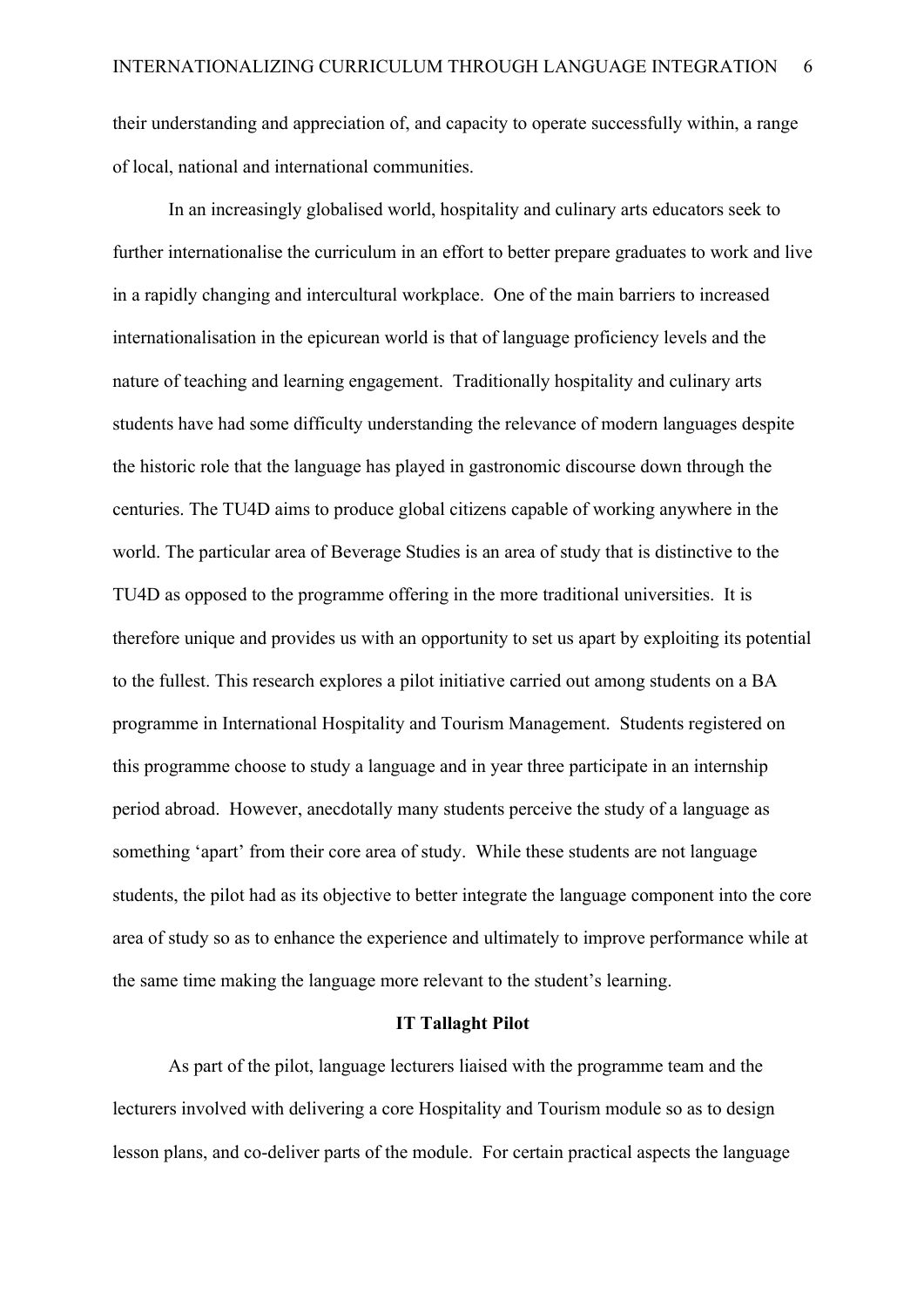lecturer left the traditional classroom behind and moved into the Training Bar and Restaurant. This paper presents the qualitative and quantitative findings of this pilot initiative.

Although there have been considerable efforts made over the years to incorporate practical food and beverage scenarios into language classroom settings there was less emphasis, mainly for logistical reasons, in allowing language to be incorporated into the practical learning aspect of the training bar/restaurant real work environment (RWE). This pilot study is an initial attempt to address this lacuna. When we try to teach languages, everything we do on a daily basis has the possibility of being used as teaching material. When we hear a song we think how we can use the lyrics for language teaching. When we eat in a restaurant we think of teaching foreign language command forms to our students. Everything around us provides a context for a language learning opportunity, a "context" for language teaching because we are taking the environment around us and using that to help students make associations and links. Similarly from a food and beverage curriculum perspective, again for primarily logistical reasons, traditionally there has been little integration between the Training Bar and Restaurant and the language classroom environment. The non-standard and variable nature of curriculum delivery in a practical restaurant environment led to a reluctance on the part of practical lecturers to engage fully with language integration given the constraints of operating a live practical environment. The opportunity for this integration pilot presented itself to all concerned once timetables became more streamlined in 2015 and clear integration potential could be seen.

Considerable buy-in was necessary from the outset. Language lecturers, food and beverage lecturers, technical staff and line management all worked together in an environment where all were under considerable pressure to achieve within the confines of their own module delivery in a semesterised environment. It is also important to note that this paper stems from two separate pedagogical backgrounds. It draws from two separate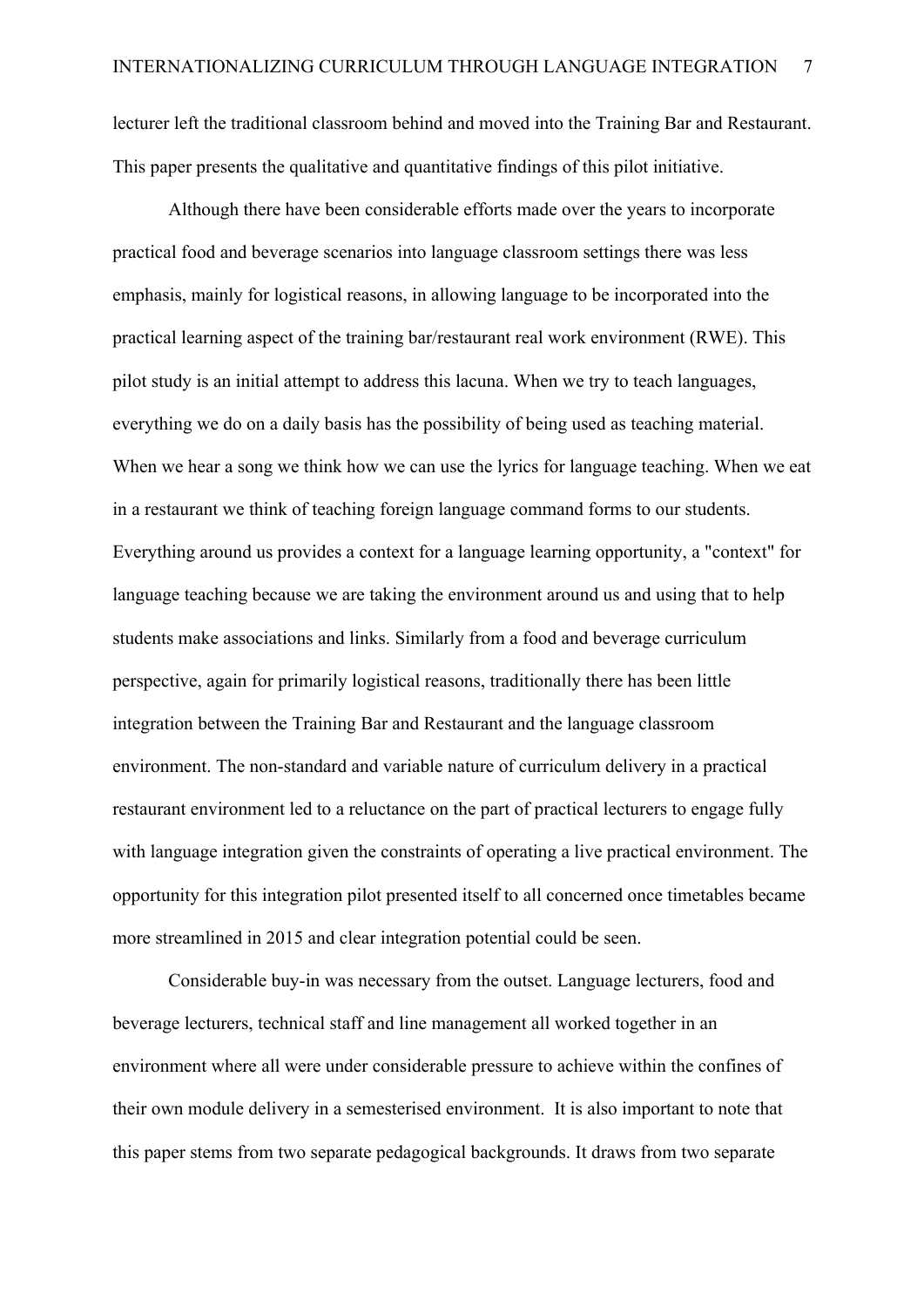domains and both the implementation and analysis here is presented through a language specialist lens and a food and beverage specialist lens. This helps make the paper unique in what it is trying to do.

## **Theoretical Approach**

The pilot initiative is based on two separate but related aspects of educational theory where participants are viewed as kinaesthetic learners engaging with their learning environment through a constructivism lens.

Kinaesthetic learners are most successful when totally engaged with a learning activity. They acquire information fastest when participating in a science lab, drama presentation, skit, field trip, dance, or other active activity. Because of the high numbers of kinaesthetic learners, education is shifting toward a more hands-on approach; manipulatives and other 'props' are incorporated into almost every school subject, from physical education to language arts. Hands-on teaching techniques are gaining recognition because they address the challenging needs of kinaesthetic learners, as well as the diverse needs of auditory and visual learners. (Feldman & McPhee, 2007, p. 5)

Kinaesthetic learners prefer to learn by direct experience, and learning transpires as a result of what was done rather than what was said or read. By applying a kinaesthetic approach to learning, movement and action replace more passive forms of learning, such as listening to a lecturer. All of us have learned different skills this way. Learning to ride a bike, to swim or to play a musical instrument are all things we have learned and we can still recall no matter how much time elapses between performing these tasks. Yet we may find it difficult to remember the names of the world's mountains ranges, our times tables or things we learned through memorisation or rote learning. When we learn using movement we remember it better. Kinaesthetic learners learn best by actually "doing" within active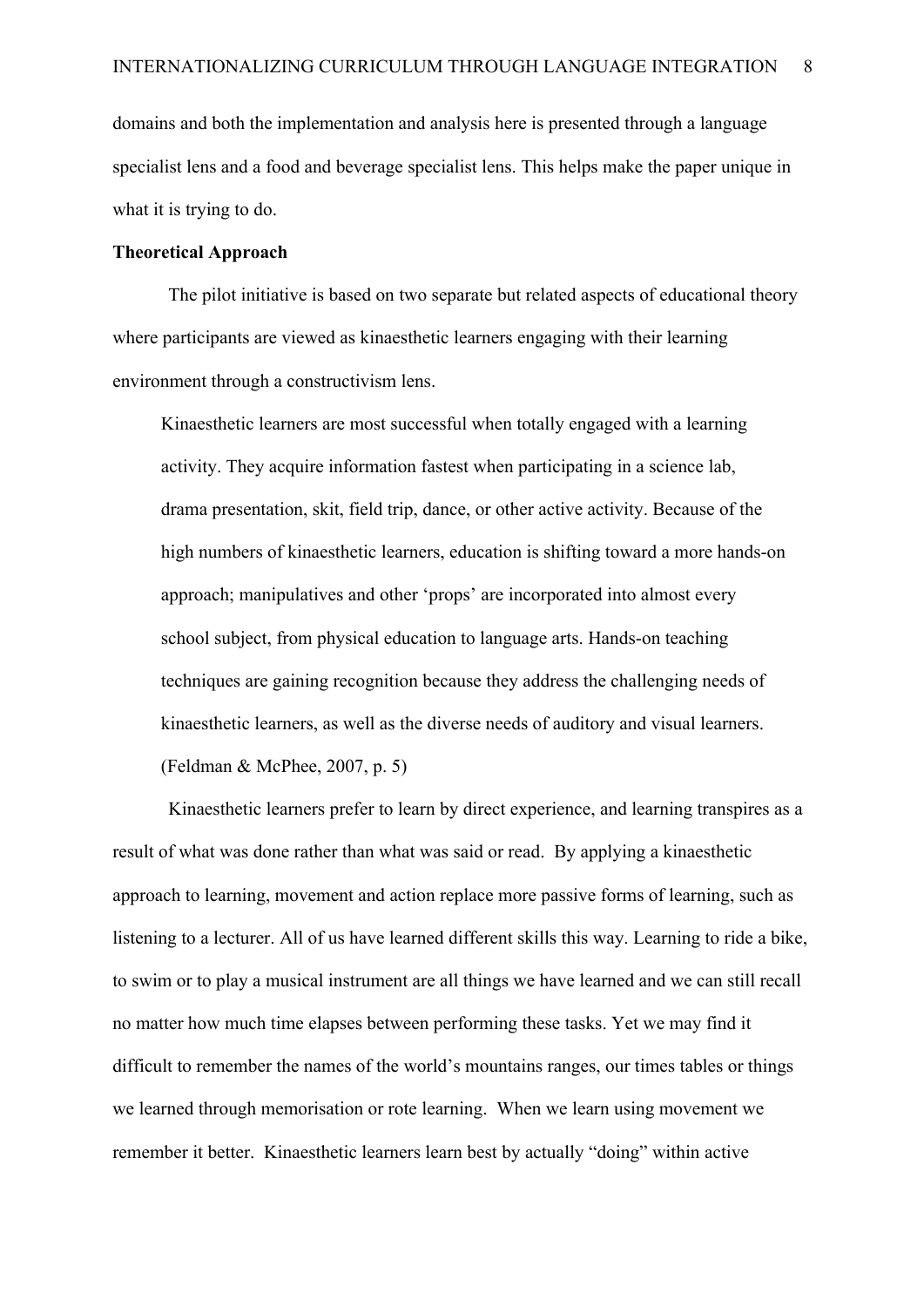scenarios. Whatever aspect of language/skill is being studied, one of the best kinaesthetic learning strategies is to have students participate in situations and activities that involve relevant interaction, in which they make something together and, in the process, are prompted into discussions that involve words, phrases and concepts drawn from current learning. A kinaesthetic learner has a strong drive to explore material through doing and to move periodically. For both of these reasons they can thrive in classes that involve activity, such as those that include laboratory experiments, role playing and field trips. Through these means, they can physically sense what is being studied, experience abstract ideas brought to life through examples and applications and interact with others in the process. The language integration classes carried out as part of this study encourage the participants to be kinaesthetic learners as described above. The laboratory environment used mimics the real world environment that students will find themselves in. The fact they are in a sense "doing" through language rather than learning by rote helps bolster such a kinaesthetic approach.

A separate but related underpinning educational theory is that of constructivism. Mascolo and Fischer's definition (2005) states that "constructivism is the philosophical and scientific position that knowledge arises through a process of active construction" (p. 1). The fundamental concept is that learning is perceived as an active, not a passive, process, where knowledge is constructed and not acquired.

As long as there were people asking each other questions, we have had constructivist classrooms. Constructivism, the study of learning, is about how we all make sense of our world, and that really hasn't changed. (Brooks, 1999, p. x)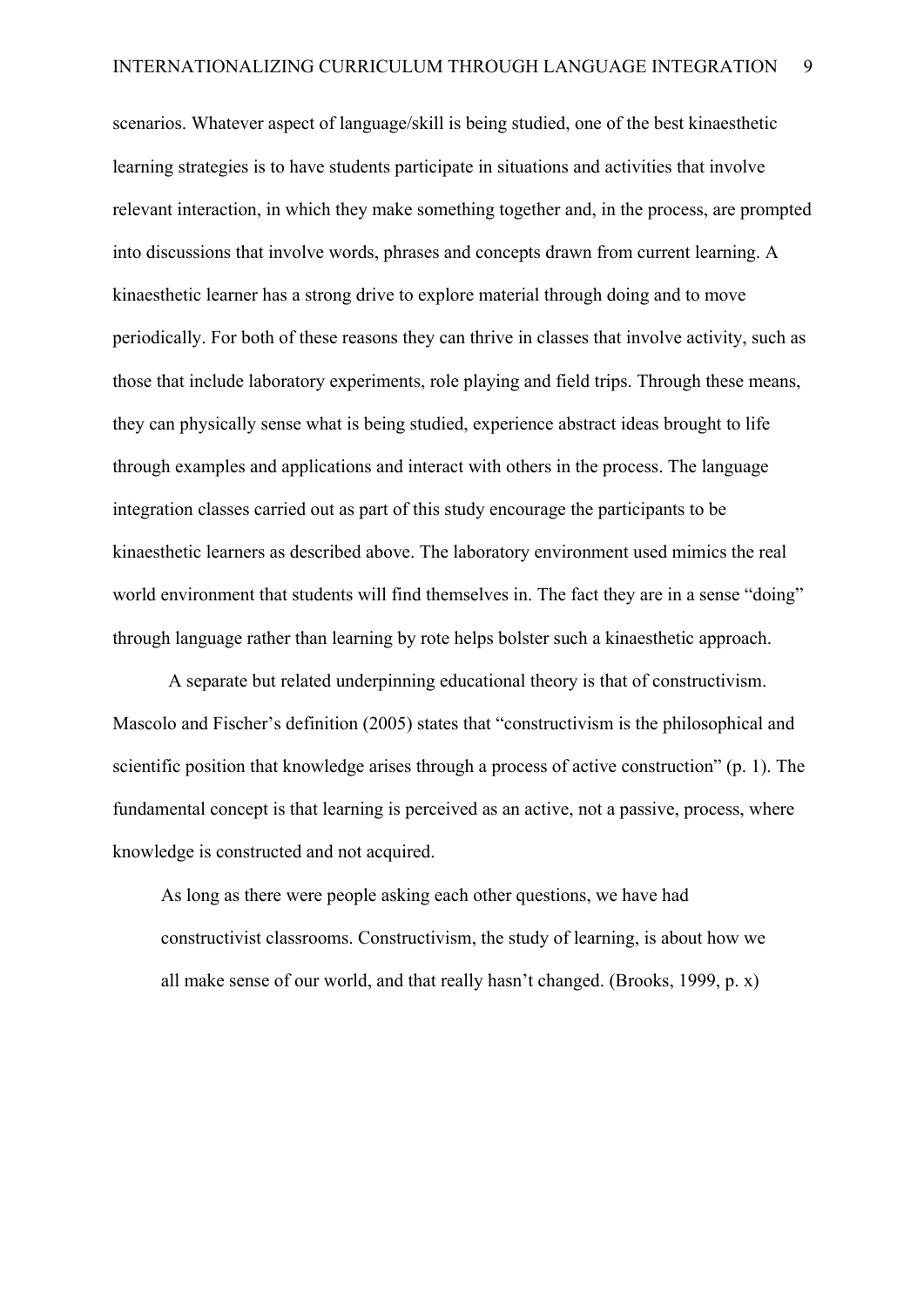According to DeVries, & Kohlberg (1997); Fosnot & Perry (2005); Kolb (1984) and Piaget, (1948, 1973) student or learner centred education has its origins in constructivist developmental theory and in the progressive education movement in the early part of the 20th century (Dewey, 1938). Constructivism refers to the idea that individuals construct their understanding of the world as a product of their actions on the world. Piaget's theory of cognitive development is perhaps the best known of constructivist approaches to development. His theory of knowledge construction stands in opposition to both rationalist and empiricist approaches to the acquisition of knowledge. Piaget held that knowledge is constructed over time by acting on the world. For Piaget, we cannot learn anything acontextually; to know an object is to be able to assimilate it to some existing way of knowing. Without the capacity to assimilate objects with existing knowledge, there would simply be no way to make sense of the world. In terms of constructivism the participants in this study are familiar with the laboratory surroundings through their extensive use in other practical modules. The fact that they can already perform the practical tasks in a nonintegrated environment allows them to concentrate on their language integration as well thus allowing them to not only engage in tasks but also to communicate with both lecturers and each other as they contextualise their language skills.

#### **Methodology**

The research approach to this pilot study involved three distinct phases. Preparation for integration, implementation stage and final feedback from the participants involved.

**Preparation for integration***.* There were initial face to face discussions and email interactions between language lecturers and the wine and beverage practical lecturer. Due to heavy teaching schedules among all parties and other work related commitments these face to face discussions were relatively limited and there was a heavy reliance on email communication and the disadvantage of this approach is discussed in the findings section.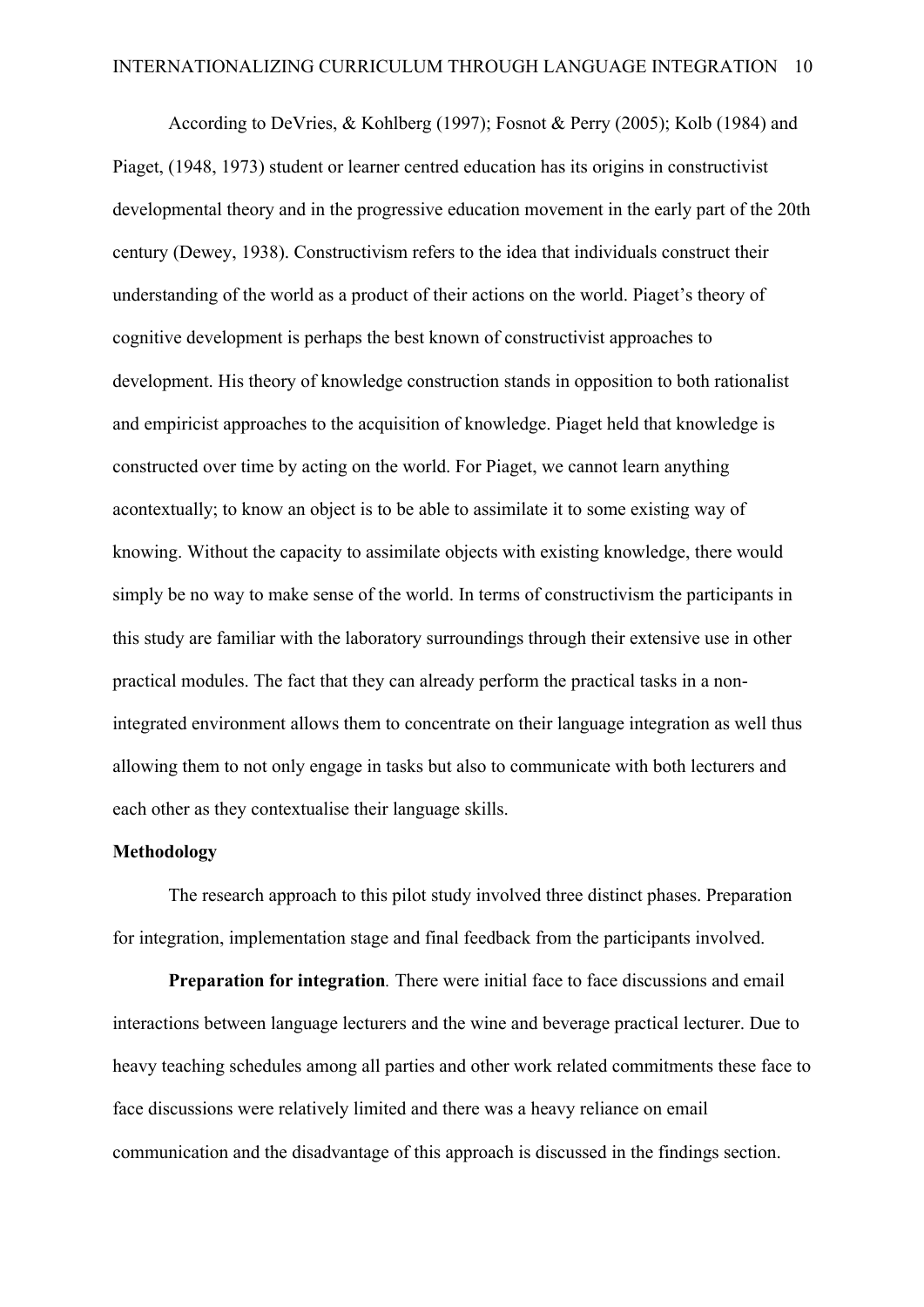The first integration session took place during the winter semester of 2015. It was preceded by meetings and discussion regarding the content of the practical integration sessions that were to take place in Scholars Training Bar and Restaurant in 90 min blocks. Language lecturers were provided with a practical class guidance sheet. This instruction sheet provided the basis for the first integration session which only took place with French and Spanish groups due to logistical reasons. As will be discussed in the findings section it was found that the initial guidance sheet details were felt to be over ambitious. Language lecturers however adapted well and managed to incorporate key sections into their delivery prior to the integrated session. The second integration took place in the spring semester of 2016. In advance of the session language lecturers were sent the practical class guidance sheet so that they could develop appropriate vocabulary with students in preceding language classes. Again timing was something of an issue in that more advance notice should have been given to language lecturers re: the guidance materials. The third integration took place late in the spring semester 2016 and was undertaken in the café environment of the Premier Annex at ITT. A section of the public space was sectioned off and a full professional food and wine tasting session was set up. Language lecturers were provided in advance with PowerPoint slides outlining the tasting approach, pro forma tasting notes and some typical tasting terminology. Again timing played a part and the necessity for the earlier provision of materials is discussed in the analysis section below.

#### **Implementation Stage.**

*Session 1=wine and beverage operations/cocktail demonstration***.** The first practical session lasted approximately 90 minutes and involved two distinct elements. There was a demonstration element and also an independent practical element where students prepared drinks and operated group training bars. Both aspects provided an opportunity for language engagement. Students initially set up their practical bar areas and began undertaking their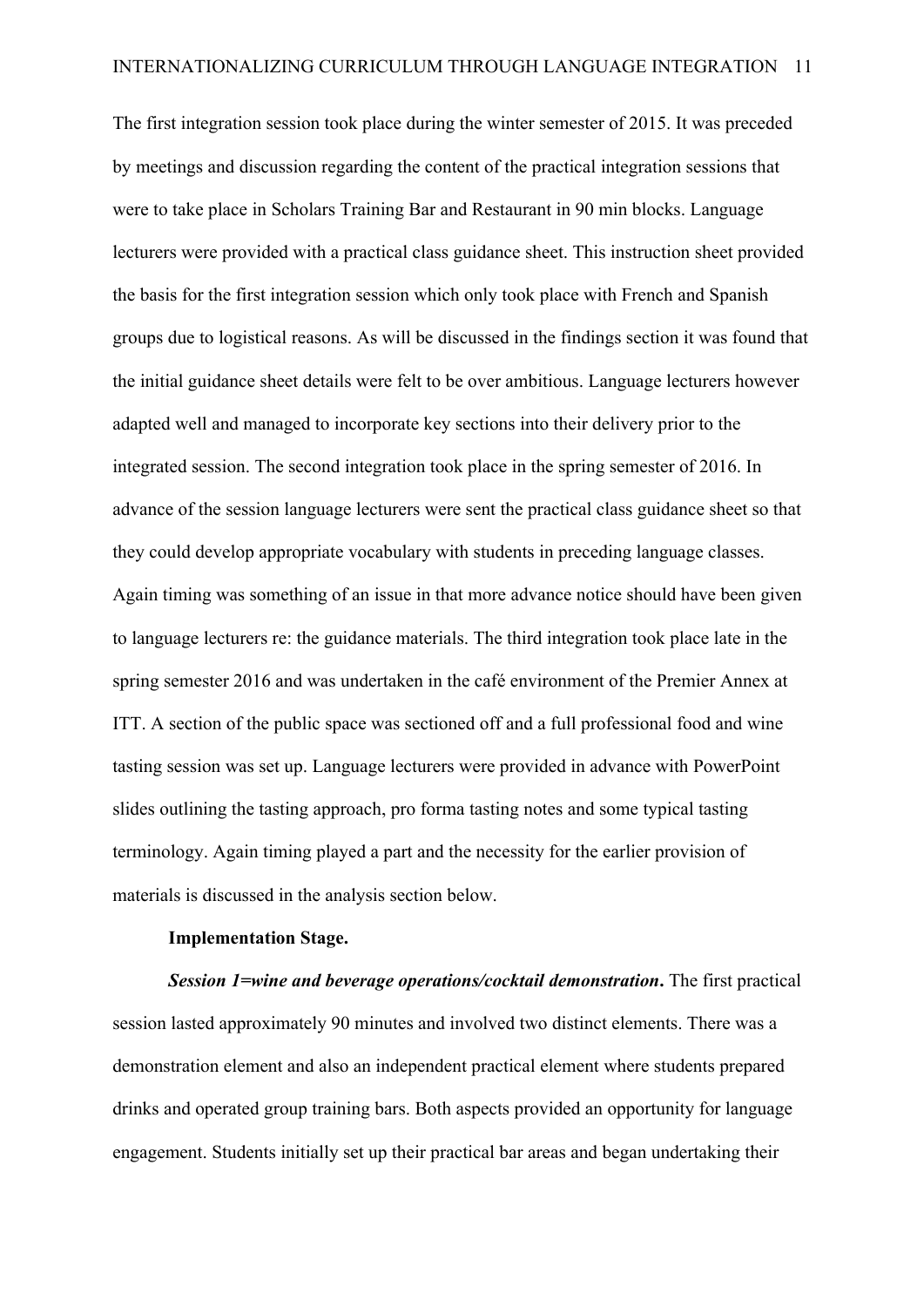usual practical tasks. Language lecturers interacted with the students in a deliberately informal manner asking what they were doing, how they were preparing drinks etc. There was also a formal demonstration element at a central location where the wine and beverage lecturer demonstrated particular cocktails and the language lecturer both described the demonstration in real time and interacted with the students as the demonstration was going on asking questions, opinions etc.

*Session 2= wine and beverage operations/grooming.* The second session again had two distinct elements and lasted approximately 90 minutes. As before, students initially set up their practical bar areas and began undertaking their usual practical classes. Language lecturers interacted with the students asking them to prepare actual drinks as per a prelisted bar order, what they were doing, how they were preparing drinks etc. This time language lecturers also focused their interaction around the area of staff grooming as per the prearranged vocabulary in the guidance instructions.

*Session 3* = *wine and food tasting*. The final session was quite different in both structure and environment. Students were not in uniform and therefore in a sense not in "practical mode". Each tasting session lasted approximately 40 mins. Students arrived into a room where the tasting was already set up in advance. This room was also open to the public and other students and staff members were in circulation. Although this did not affect the wine tasting procedure in any way, it may have impacted on the student dynamic. The wine and food was chosen to reflect the country associated with each language group. The structured tasting was led by the wine and beverage lecturer and the language lecturer translated and interacted with the students as they tasted, described and indeed matched the wine in question with the food.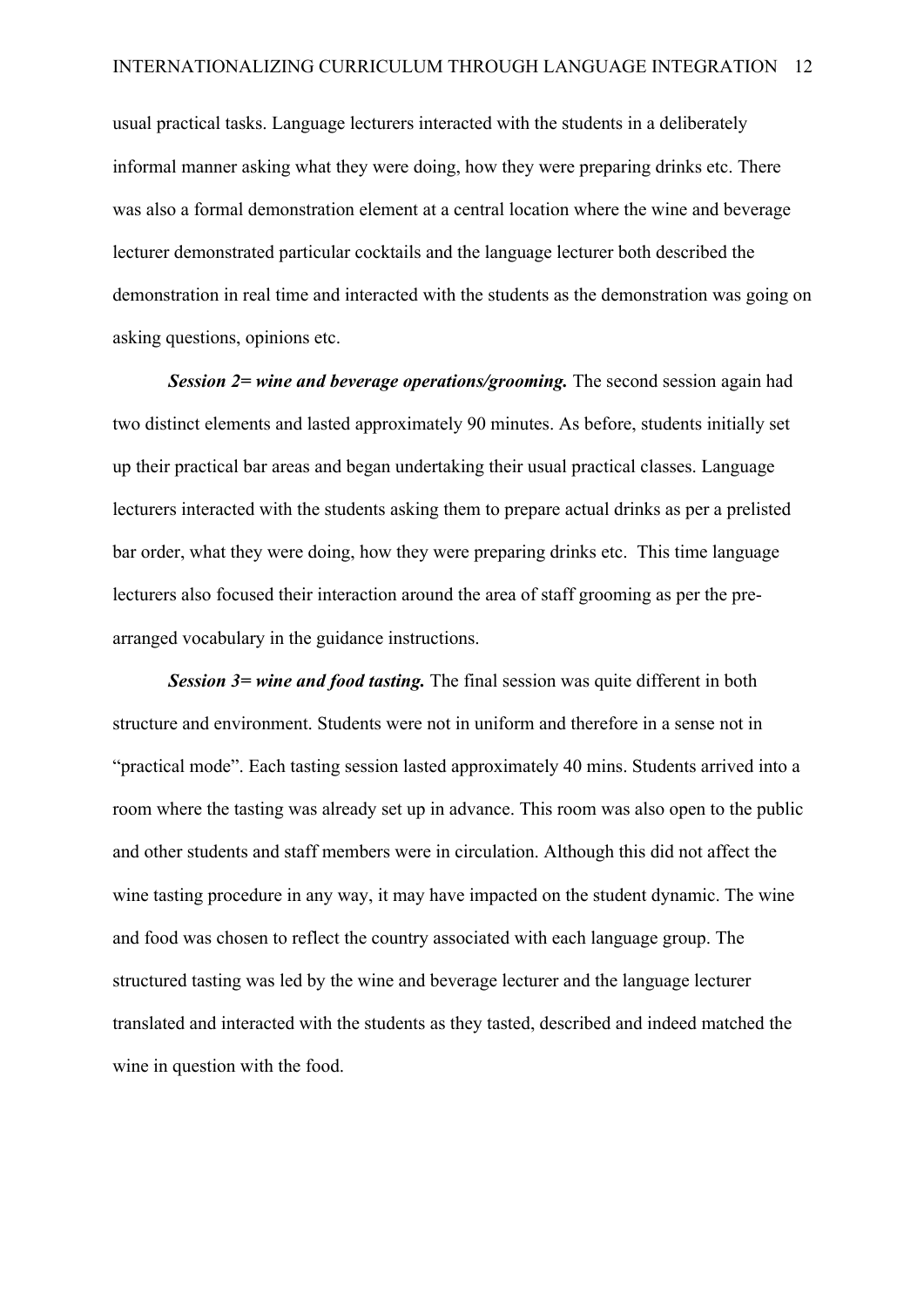**Feedback stage.** There were two distinct methodologies used in obtaining feedback which included both qualitative and quantitative elements.

**Recorded semi-structured interviews with participant lecturers***.*In order to gain insights into the pilot initiative from the perspective of the participant lecturers, a series of 30 min recorded semi-structured interviews were used to gather focused qualitative textual data. The outline of these interviews is contained in Appendix 1. This method offered a balance between the flexibility of an open-ended interview and the focus of a structured ethnographic survey (Bernard, 2000).

*Questionnaire/survey.* Veal suggests that:

while absolute objectivity is impossible, questionnaire methods provide a

transparent set of research procedures such that the way information was collected

and how it was analysed or interpreted is clear for all too see. (Veal, 2011, p. 257)

Even though the sample size was relatively small this transparent approach was chosen so that maximum input could be gleaned from the actual student participants in the integration sessions. The survey (Appendix 2) provides a counterfoil for the more qualitative nature of the participant lecturer semi-structured interviews. The survey had at its core the following specific objectives:

- 1. To allow students to provide feedback on their experience of language integrated practical sessions
- 2. To serve as a guide for the enhancement of the student experience of teaching and learning on the IHTM Degree in IT Tallaght
- 3. To help identify good practice in the delivery of IHTM modules
- 4. To assist with determining whether integrating language elements directly into practical IHTM modules enhances the student experience of the course
- 5. To determine whether such integration helps students to feel more comfortable with plans to undertake work placement in a foreign language environment during semester 5 of the IHTM degree
- 6. To document the experiences of IHTM year 2 students in Wine and Beverage studies modules thus facilitating future comparison with other years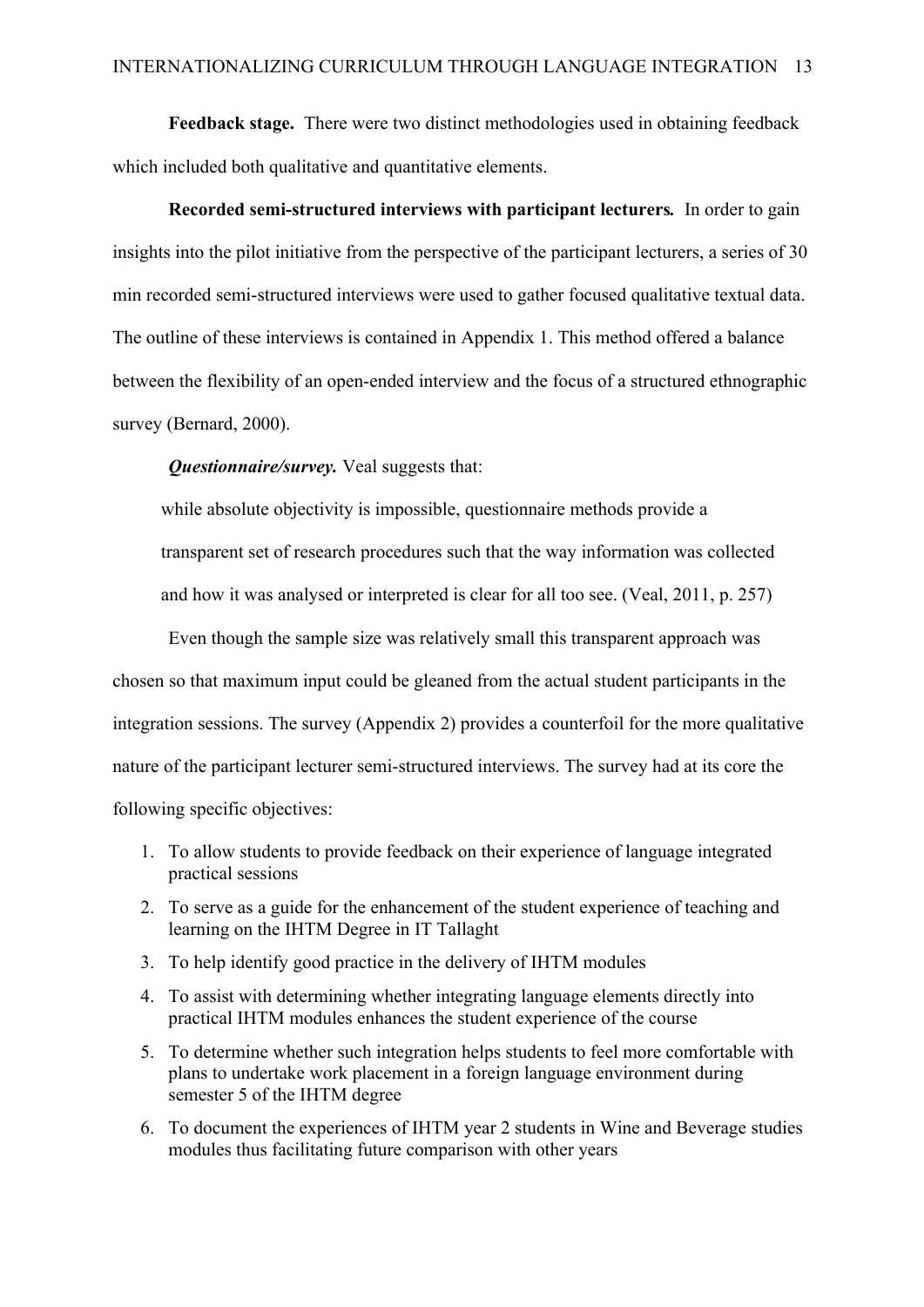Students were informed that the survey formed part of the pilot study exploring the role curriculum internationalisation can play in practical teaching scenarios in vocational domains in the third level sector being undertaken by Brian Murphy and Angela Feeney. The survey was confidential and no participants were identified other than being members of IHTM year 2 with the only distinction being between language sub groups. Although a considerable number of Year 2 students do not take a language in second year all survey participants in the survey were undertaking language modules in French, Spanish or German and wine and beverage studies modules in semester 3 and 4 of year 2 of the IHTM Degree during the academic year 2015/2016.

Because of the small group size the survey was delivered by hand to students in class and its purpose was clearly explained to the group in person. Student participation was encouraged but not compulsory. Students were asked to complete the survey anonymously in class and submit same in a timely fashion. The survey was run during semester 4 after all students had the opportunity to participate in at least two integrated practical sessions i.e., an integrated practical bar operations class and a practical wine tasting session. Students undertaking the French and Spanish options also had the additional opportunity to undertake an integrated practical session during semester 3. Unfortunately due to timetabling pressure students studying German did not have the option of the semester 3 integration. In total 17 student questionnaires were completed and returned.

#### **Semi Structured Interview: Findings and Analysis**

The semi structured interview questions focused on three main areas; the pre-initiative phase, the pilot as it happened and the follow up after the initiative. The following is an overview of the main findings of the interviews:

**The pre-initiative phase.** The overall response from participant lecturers was that they were positively disposed to piloting this initiative and welcomed the opportunity to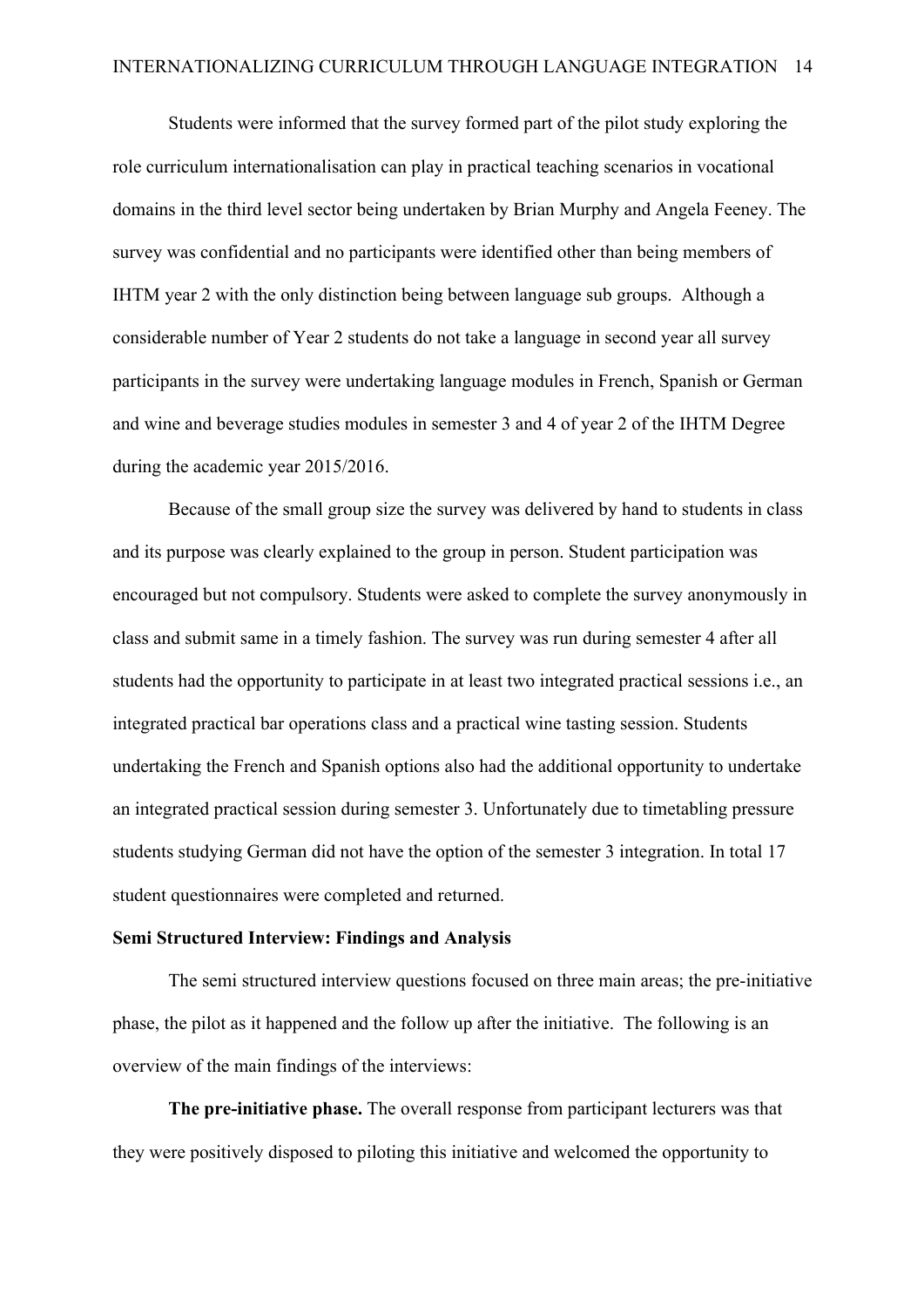engage collaboratively with colleagues. Initial concerns related to the logistics of timetabling language and wine and beverage groupings to be in the one physical space at the one time. This required some reorganisation of the timetable in order to facilitate this. It was also noted in terms of preparation that the initiative would require more terminology preparation to properly enable both the learner and the lecturer. Some lecturers recognised the need to better match the roll-out of the wine and beverage syllabus with the language syllabus in terms of when food and beverage specific vocabulary and terminology would be covered in the language class. This could prove to be very valuable in future iterations of this collaboration. Carrying out the two tasks in the two modules in parallel would further enhance the initiative.

**During the initiative.** In terms of determining how the initiative worked on the days in question there was a generally positive response from all the participant lecturers involved.

The initiative was recommended by lecturers for the following reasons:

- It empowers the students and the lecturer is no longer perceived by students to be the source of all knowledge. During the initiative the students made use of their own expertise in the area of wine and beverage.
- The lecturers noticed that students perceive lecturers differently because they are making contact and engaging with them in a different environment.
- Some lecturers noted evidence of peer teaching occurring where some students, on their own initiative, began sharing their knowledge on the terminology and basic phrases with class colleagues.
- They also noted that students who were normally shy in language class became more confident in the task being performed.
- Lecturers from both disciplines felt that learning about each other's area of specialisation is very beneficial in terms of team building and integration in its broadest sense across the programme.
- Students seemed to feel better prepared for their upcoming period abroad as interns.

There were also challenges noted in participant lecturer responses:

- The need to have a dedicated physical resource space was reinforced during the sessions. A considerable amount of time was taken up setting up the practical learning environment for all sessions.
- The interaction with students appeared to be dependent on the different physical spaces used for the sessions.
- It was noted that synchronising when wine and beverage and the language lecturers cover the various topics needed to be developed to avoid any potential time lag.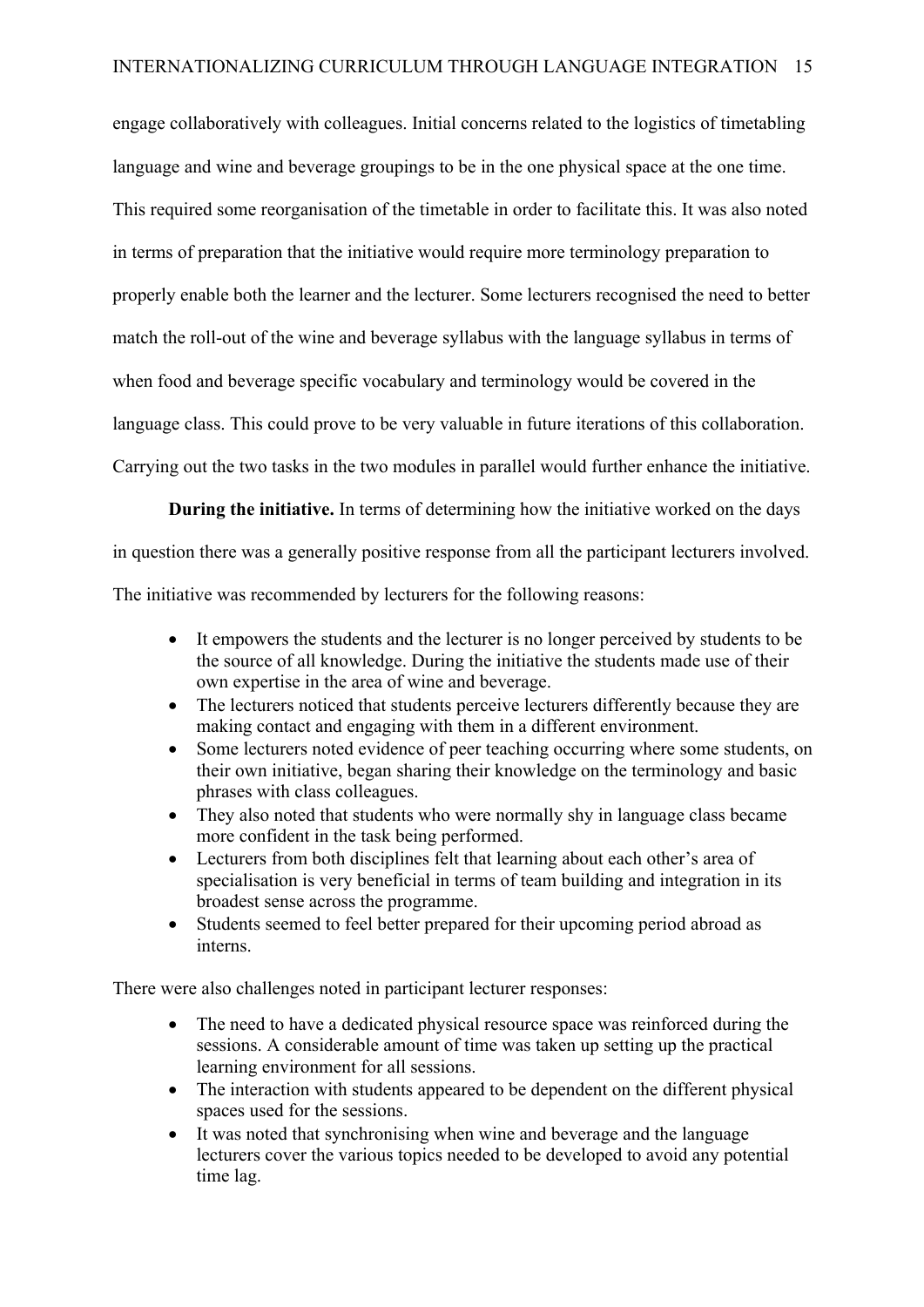• A general discussion occurred around the need to allocate Continuous Assessment (CA) marks for the students' performance. It was agreed by participating lecturers that allocating a portion of marks to CA was generally a good idea, but would have to happen under very structured circumstances if implemented.

As noted above when asked to compare this method of delivery to the more traditional classroom delivery of a module the lecturers observed an increase in peer teaching among the student group who were helping each other e.g. with providing correct terminology or vocabulary. Unlike the traditional classroom approach the learning incorporated more handson learning. This suits kinaesthetic learners who engage better in tactile, tangible, hands-on tasks. The inhibitions that can sometimes accompany language students particularly regarding speaking the language seem to disappear as the students get lost in the task they are doing. This is of great benefit to the students when they are learning by doing.

Also of particular note were the different student interactions which appeared to vary according to the physical space in which the initiative took place. For example, the traditional language rooms used are quiet, almost private and screened from public view. In the open space used for the wine/food tasting integration the students were being observed by the public and this had a different effect on their interactions. Some were self-conscious and others really engaged.

**Reflection after the classes.** On reflection all participant lecturers interviewed said they would be happy to engage with this approach again. They also unanimously agreed that it improved the learning of the students. The initiative had an empowering effect on participants as they become the experts. Student engagement relies heavily on the quality of student-staff interactions and this initiative greatly enhances this as students perceive lecturers differently. They observe the great effort being made to set this initiative up, they meet lecturers outside of the classroom and they acquire new skills. There is an added benefit of enhancing student-student relationships through the peer teaching that occurred. Students who appeared, in the traditional classroom environment, reluctant to engage seemed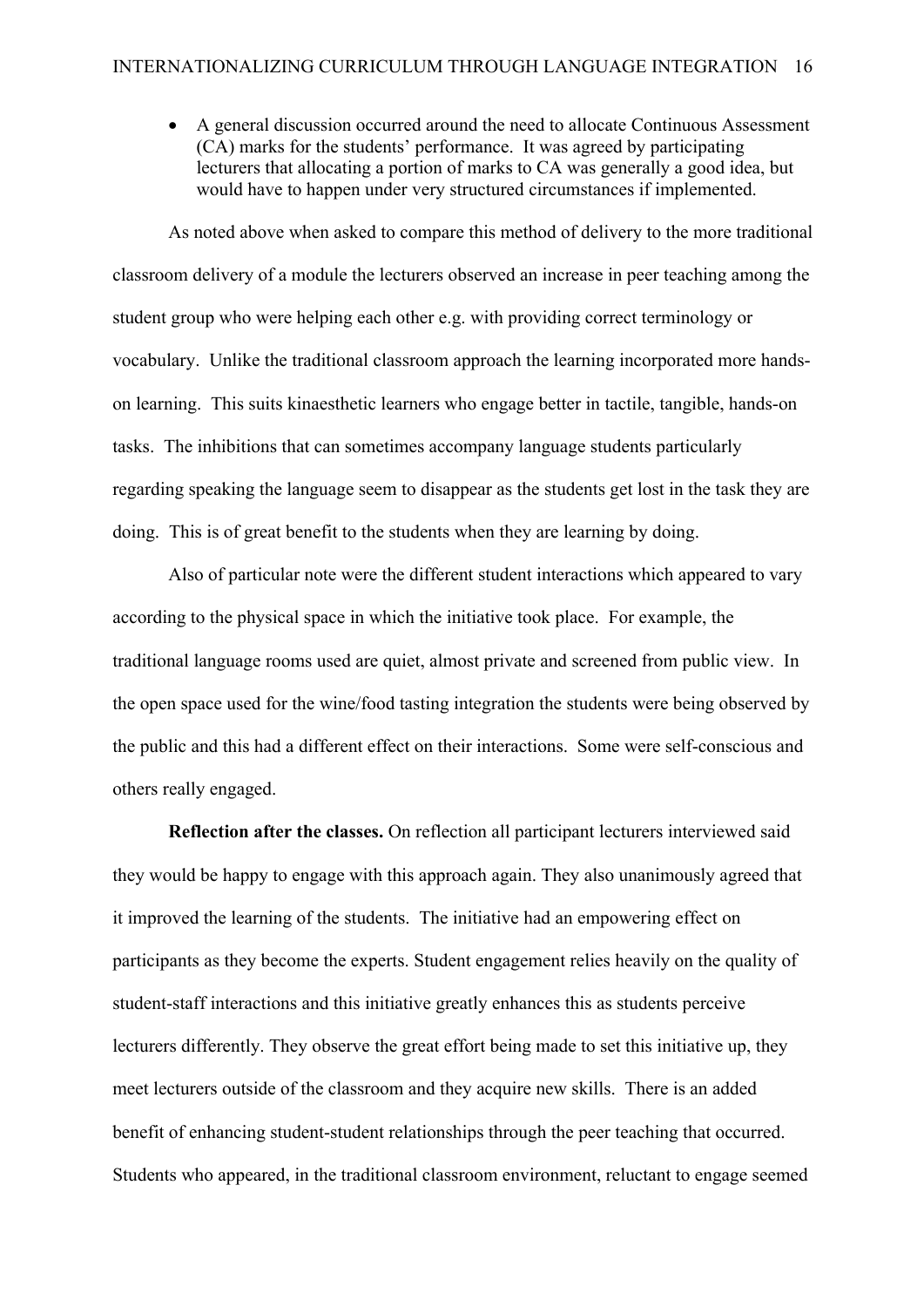to grow in confidence. Participant lecturers recommend considerably more planning with regard to the topics in wine and beverage to be covered. The importance of a dedicated space fit for purpose was frequently noted. In addition, the language lecturers suggested being present at the Wine and Beverage classes and vice versa so to be better informed as to each other's content and practice and instructional language could be picked up by both discipline lecturers. All lecturers recommended offering the initiative in the first semester and indeed possibly applying it to other modules where language is offered and is appropriate.

#### **Questionnaire/Survey Findings and Analysis**

**Candidate background information.** The nature of the IHTM degree has traditionally determined the gender makeup of students on the programme and the high percentage of females as well as their average age of 20 shown in Q1 and Q2 is typical of programmes in this area. The breakdown of language subsections also reflects the popularity of Spanish and French in terms of student choice as well as the previous language experience that students bring to the programme. Q 4 indicates that the majority of students, 71%, have taken language at Leaving Certificate level prior to embarking on their primary degree. This high majority also reflects a willingness to persevere with languages on the part of the students despite the option to choose an alternative elective after year 1. Q 5 attempts to quantify general student satisfaction with learning a language and finds that 94% of the sample have rated their satisfaction as  $3, 4$  or 5 on the Likert scale offered where  $1 =$  Dislike and  $5 = A$  high level of enjoyment.

Interestingly 47% of the sample have either elected not to undertake placement in the country of their chosen language or don't know whether they will or not. This result may be due to other factors such as family circumstances, pay issues etc. and further investigation, beyond the scope of this study, would be required to further determine what those factors might be. 53% of students indicated that they would see themselves taking up such a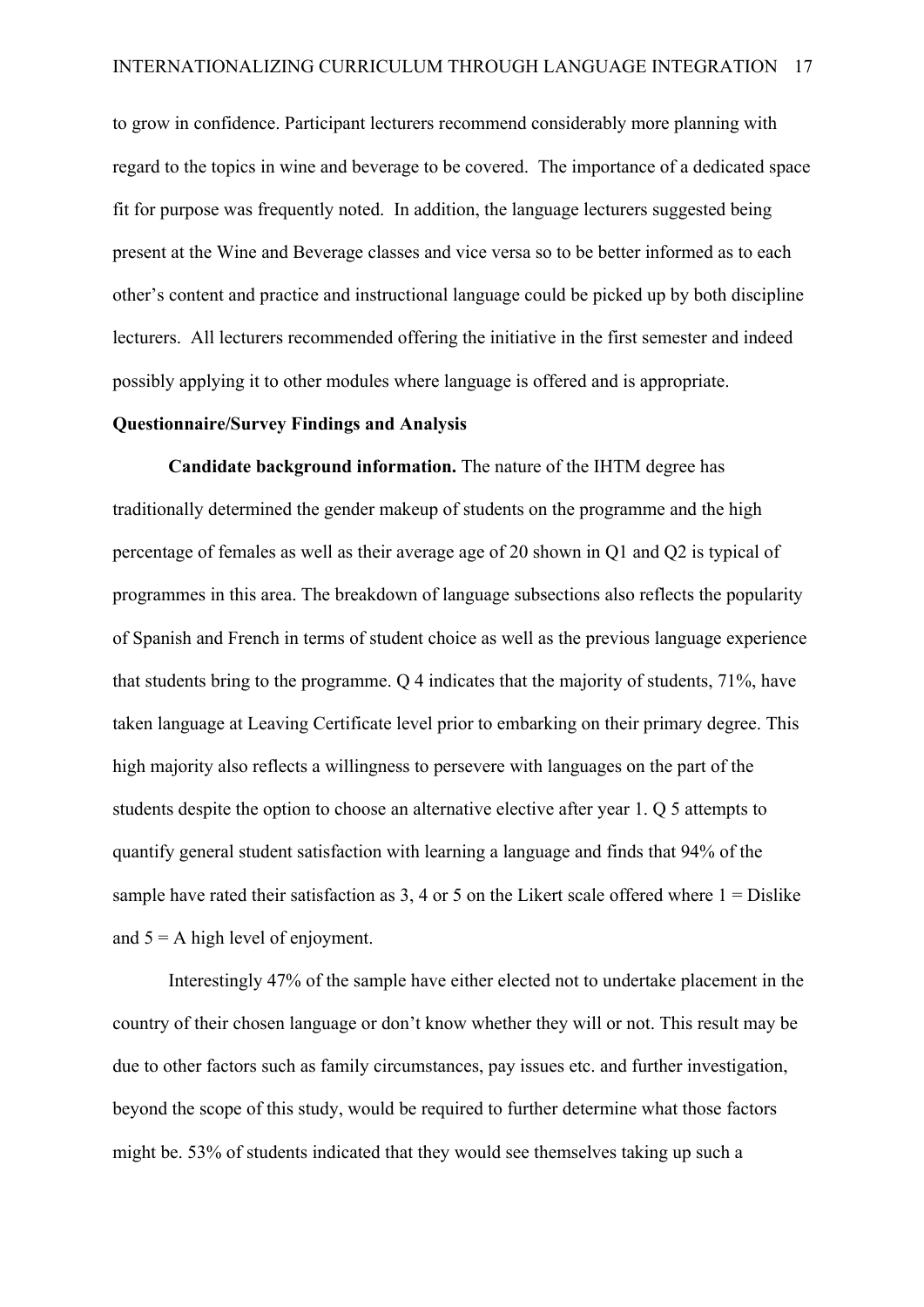placement. We can see from Q7 that all participants in the survey engaged with at least one practical session with 47% participating in two or more sessions.

**Analysing the integration sessions.** Overall students had a substantially positive response to this pilot initiative with 94% indicating clearly in Q8 that they felt exposure to these sessions helped improve their understanding of food and beverage specific foreign languages. One of the earlier stated motivations for carrying out this initiative was to help students see that languages were relevant within the international hospitality and tourism sector and it appears that this objective was achieved with over 80 % noting in responses to Q 9 that participating in the sessions made them feel that language skills were either relevant or more relevant in terms of their future career.

Q10 enquired as to how students viewed the integration sessions from an educational perspective and 47% viewed it as useful. 53% viewed it as very useful. This positive response was exemplified in the open question responses in the related and subsequent O11.

'Boosted my confidence. I will remember items and phrases because we did them practically'

'I felt that the integration class was useful because I remembered more for each subject both French and Wine and Beverage afterwards as it was practical'

It is clear from the above responses that students placed a lot of importance on the "doing" element of the exercise which they seemed to find enhanced the educational aspect of their language learning.

The response to Q 12 and Q13 mirrored the positive responses to Q 10 and Q11. This time students were asked to focus more on the enjoyment factor of the integration class. All students refer to the integration class as being either enjoyable (52%) or very enjoyable (48%). There are a number of potential factors involved here. Typically because of the nature of the wine and beverage studies practical class students tend to enjoy the fact that it is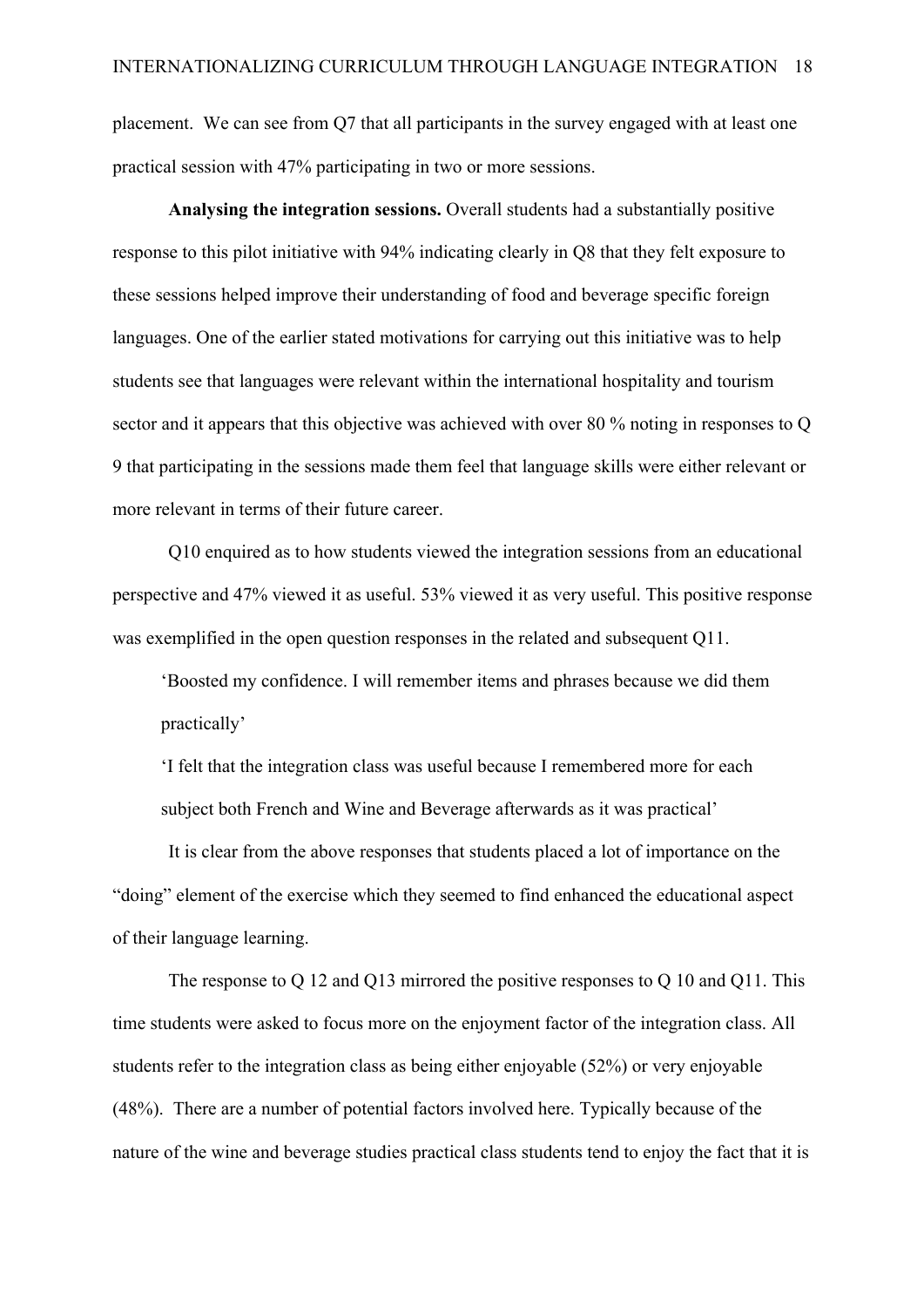different from the delivery of a more theory-based curriculum. The addition of the language element may have emphasised the sense of novelty even further. A number of students have a particular interest in languages and therefore the opportunity to demonstrate that particular skill in a practical arena to lecturers from different backgrounds was attractive. The student comments below demonstrate this.

'It allowed both lecturers to see our skills in both areas'

'talking to both the language teacher and our wine and beverage teacher in a different language was funny'

'It was a perfect opportunity to show off your skills that the lecturer may not have seen'

There was also a strong sense of camaraderie evident. These students would not typically get the opportunity to work in a practical environment alongside their language class contemporaries. Normally the wine and beverage class would comprise of different groups of students studying various languages or none at all. The student comment below helps illustrate the point

'mixing with our German classmates, we helped each other, which builds relationships, the phrases were very helpful'

**The future.** The final section of the survey dealt with the potential for this pilot initiative to be progressed further in the near future and what shape such a progression might take. Q 14 asked whether further integrations should take place and the response was almost unanimous in its recommendation that it should with only one respondent expressing doubt. The request for other modules that might suit integration in Q15 threw up a number of interesting results. The dominant suggestion was that such integration would benefit Kitchen and Restaurant class. This was perhaps to be expected given the practical similarity between this module and Wine and Beverage Studies. The Front Office module was also suggested by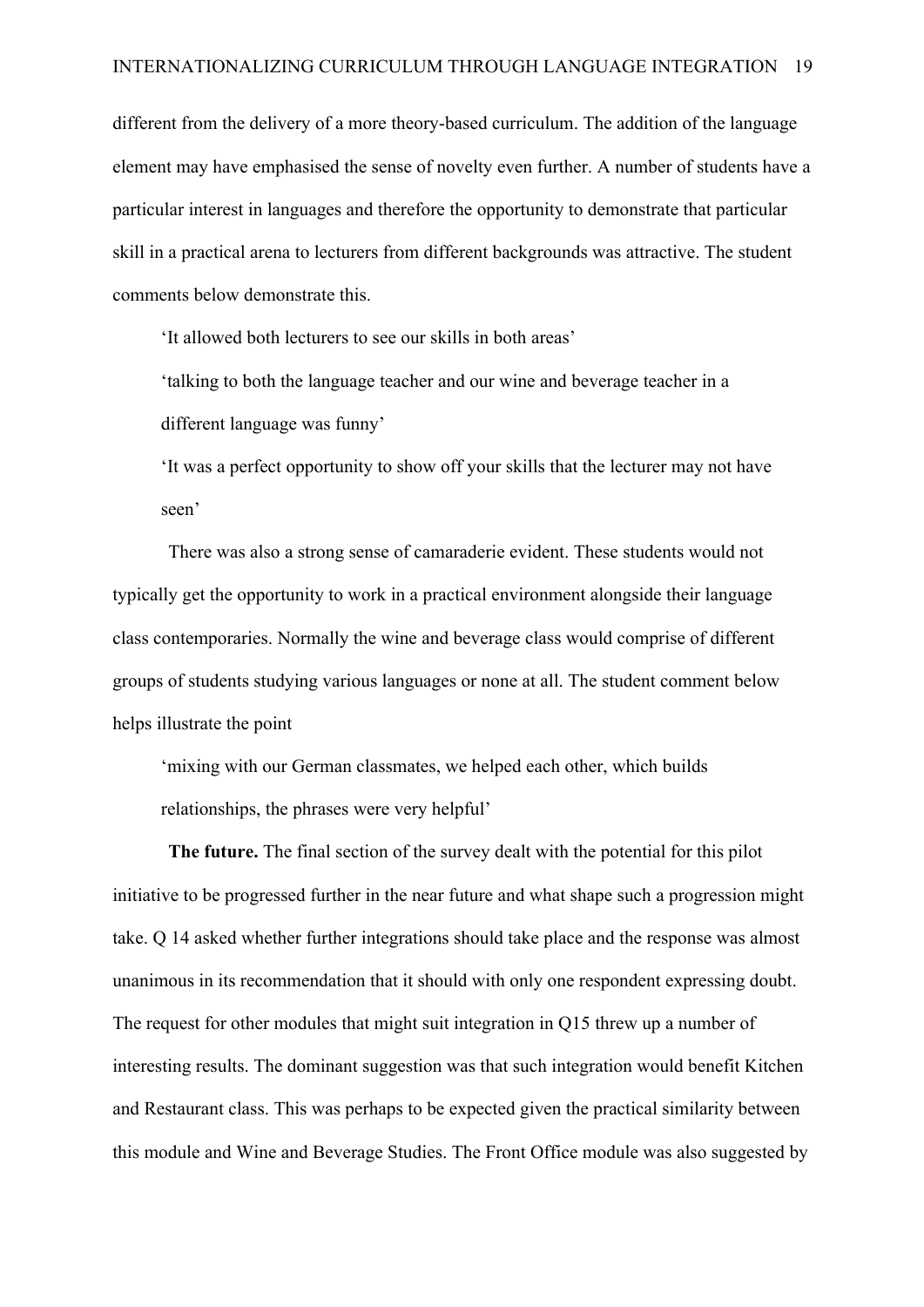4 students as being something worth considering for integration and interestingly 2 students suggested that the Cultural Tourism module would benefit. This was perhaps a less obvious choice but given that the delivery of this module involves the practical exploration of tourism attractions and how different nationalities engage with tourism one can see the potential links between the two areas.

30 % of respondents felt that the integration would not suit other modules. This was surprising given the generally positive disposition that students had towards the integration pilot and perhaps warrants further exploration in future research. Q16 asked candidates to suggest improvements that could be made regarding the integrations. By far the most common response to this open question involved the suggestion that more time should be given over to these integration sessions. This response was to be expected given the general attitude shown by candidates earlier in the survey. There was also a certain sense of time pressure evident through the discussions with the participant lecturers which may have been felt by the students. Unfortunately the logistical requirements for both the language modules and the Wine and Beverage Studies module don't currently allow for further time to be given over to integration. This is something that should certainly be looked into further if and when the project is continued in future semesters.

Q17 asked students to consider whether a formal Continuous Assessment % (CA) should be introduced as part of the integration. Only 24% welcomed this development with the majority (76%) opting not to have a formal CA % allocated. Through discussion with the participant lecturers it was assumed that students would like a CA allocation so this result was initially unexpected however one earlier student comment possibly offers some insight into student's opinion on the matter.

'I liked that it wasn't an exam because I was nervous at the start'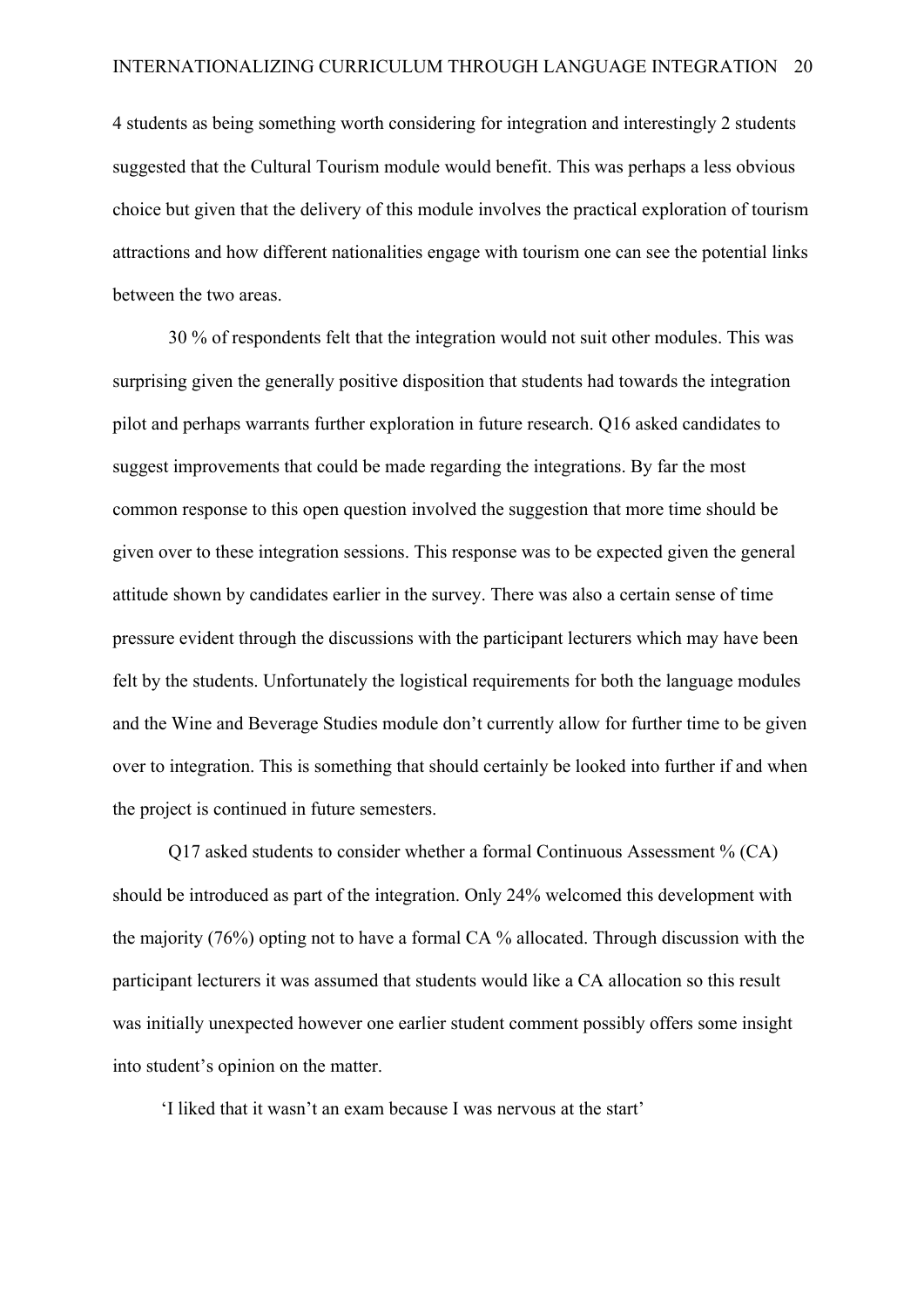One of the key aims on the part of all participant lecturers was to deliver the integration in a fun and relaxed manner. Students may have felt that a formal CA % allocation would take away from that element.

Finally, Q18 enquired as to how the integration sessions made the students feel about working in a practical environment in a foreign language country. 64% of the sample felt that the integrations encouraged them to be more confident in such a situation with 29% of students feeling that their confidence level would remain the same and only one candidate felt that the integration made them less confident. Overall this would indicate that the pilot integration had quite a positive impact on student's attitude to working in a practical environment in a foreign country. The fact that 36% of students felt it had either no impact or a negative impact is worrying and something that should be explored further if the integrations are rolled out again in future semesters.

#### **Conclusion**

The evidence presented throughout this pilot integration study points to considerable success on a number of fronts. It provides a simple but clear example of how a more practical curriculum might be internationalised. It offers one avenue that could be pursued within the TU4D framework, mentioned earlier, as we attempt to provide 'the developmental trajectory necessary for the enhancement of internationalisation related to teaching and learning'. As previously stated one of the aims of this pilot study was to better integrate the language component into the core area of beverage studies, to enhance the experience and ultimately improve performance while at the same time making the language more relevant to the student's learning. By using the kinaesthetic approach both researchers involved in this project feel that the pilot was successful in this regard. Overall the students appeared to enjoy the exercise and seemed to value the outcomes in terms of both building confidence around the practical application of their language learning and with regard to how they might benefit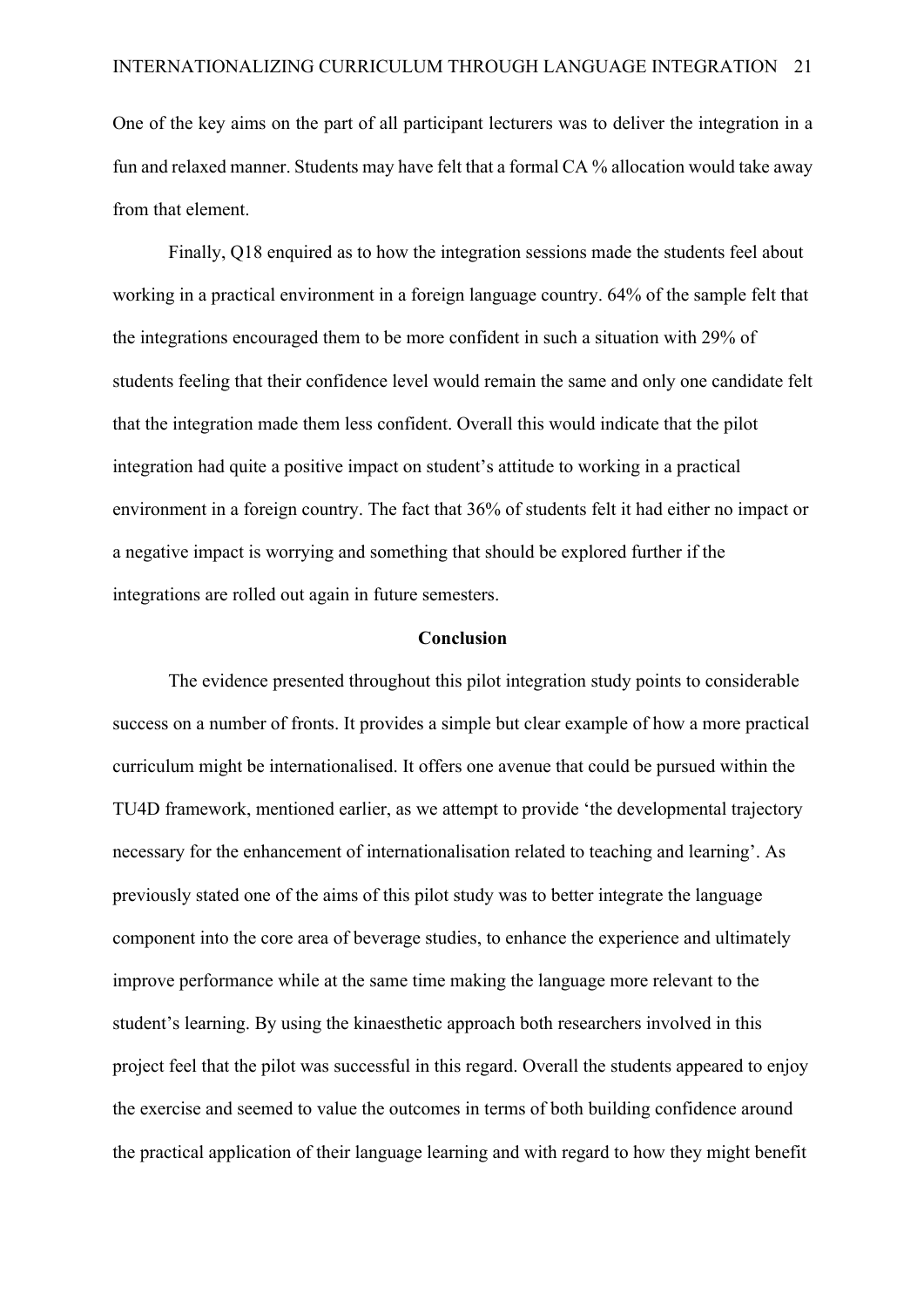from such applications in a foreign language internship setting. Elements of the aforementioned kinaesthetic approach to language learning were clearly observed and at times, as noted during the semi-structured lecturer interviews, there appeared to be a sense of the "doing overtaking the thinking" as students became absorbed in the task that they undertook and almost forgot that they were communicating in a foreign language. We can also conclude that the physical learning environment seemed to play a very important role in the relative success of different sessions. The familiar surroundings of Scholars Training Bar and Restaurant appeared to have a noted positive effect on student's apprehension with regard to the integration. The fact that the wine/food tasting integration was held in a more public setting appeared be detrimental to the student's participation and enjoyment. There also appeared to be a correlation between the student's enjoyment of the exercise and the fact that it wasn't being formally assessed. As mentioned above a considerable majority of the students surveyed expressed a desire that if undertaken in future there would not be any formal continuous assessment element attached to the exercise.

Despite the positive conclusions above it should also be noted that findings also revealed a number of challenges during the course of the research and solutions to these issues should be considered in any future roll out of similar integration sessions. Although there was considerable enthusiasm for the project on behalf of all participant lecturers it was noted that substantially more planning should be included during any further integration. Additional face to face meetings to organise the structure of the integration would be very beneficial and would allow for considerably more time for all participants to prepare students for the integrated sessions. The wine and beverage lecturer has accepted that at times, due to work pressures, the time gap between the provision of materials given to language lecturers and the integrations sessions themselves was too short. He was keen to point out that this can be improved upon considerably having gone through one integration process and he would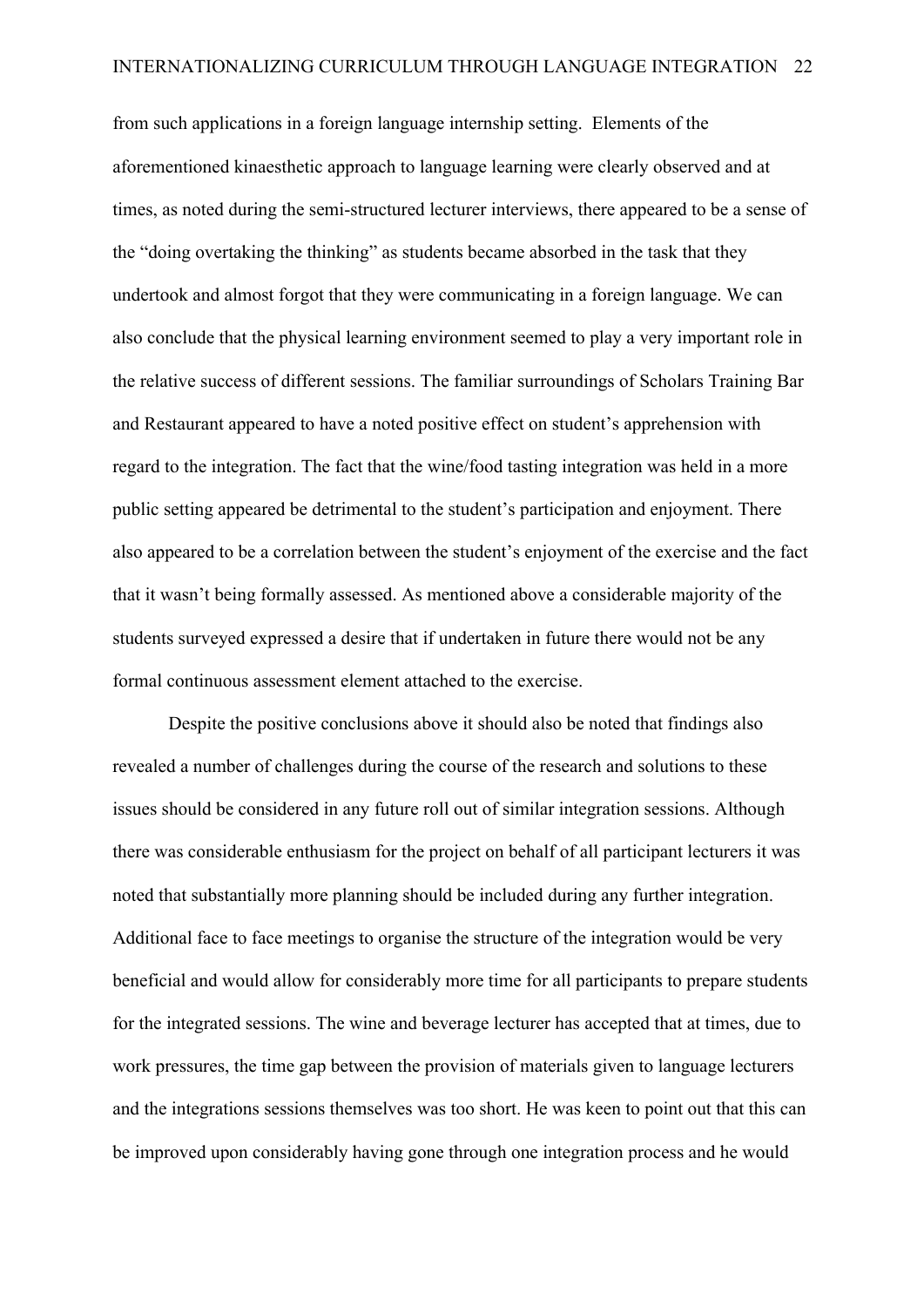envisage that the process would be more streamlined in the future. A more formal agreed structure that is discussed early in the semester is a must in any future roll outs and would greatly benefit all parties. The expectations regarding the amount of practical vocabulary language lecturers were expected to cover in the time allocated in some instances was quite high and there is undoubtedly a necessity for a more realistic expectation in terms of what can be achieved given the other demands on language class time. In addition the specific outline detail of how the integrated session would operate also needs to be forwarded to the language lecturer at a much earlier point in time for the integration to work more successfully. There were also considerable time consuming logistical issues noted around securing appropriate time, equipment, materials and rooms to operate the integrated sessions in a module slot convenient to all concerned. Again this is something that can be improved upon having if further integration sessions are undertaken.

Having said all of the above the research findings are clear that both from a lecturer and a student perspective the integrated sessions provided a unique opportunity for students to enhance their subject specific language skills. They demonstrate the potential for integration of the IHTM language component into the other core practical areas of the IHTM programme. This curriculum internationalisation exercise also enhanced the overall course experience for the majority of students concerned and ultimately improved performance while at the same time making the language more relevant to the student's internship module. It had additional benefits from a practical perspective in that it introduced novelty and interest into normal practical classes and students appeared proud to demonstrate both skill sets to observing lecturers from both areas. Both authors would envisage that this initial pilot study will now be repeated and further explorations will take place regarding how similar integrations might be introduced to other practical IHTM modules on a phased basis.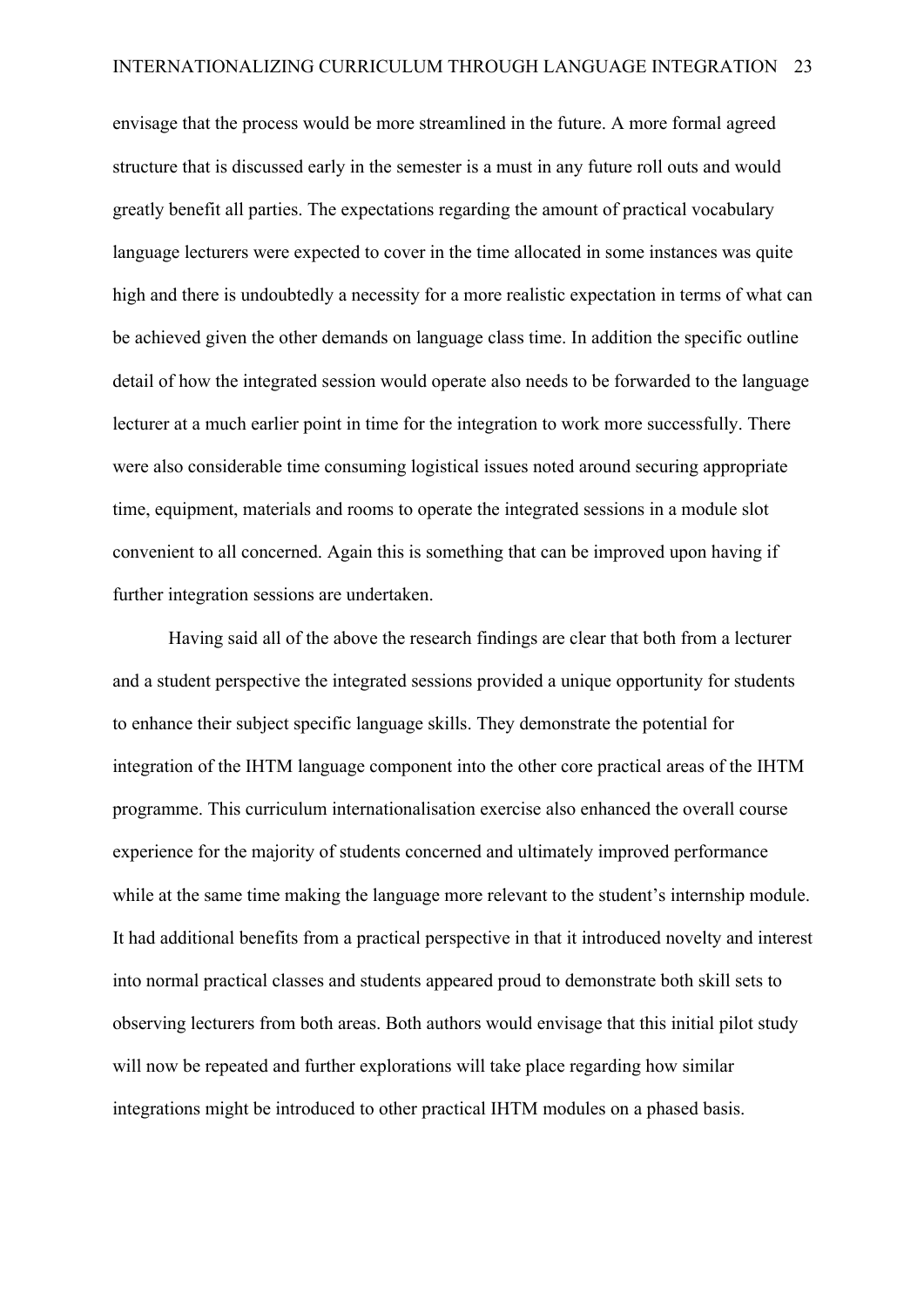Finally, it is clear that the internationalisation of the curriculum in the context of a developing TU4D is of prime importance since it will ensure that future graduates will have the necessary skills and confidence to work in a truly globalised world. To achieve this very important objective TU4D must afford all students every possible assistance in achieving a successful international experience both inside and outside the walls of the campus. The pilot study presented here offers considerable direction with regard to the practical skill elements necessary for such successful experiences and demonstrates how practical course elements can of themselves become internationalised. Both authors fully accept that internationalisation approaches can take many other forms that are well beyond the scope of this research. However the example presented here, through a hospitality and tourism lens, points one possible way forward for other TU4D discipline areas who also have practical elements as core parts of their programmes and who wish to enhance their own subjectspecific curriculum by introducing similar internationalisation models of practical course delivery.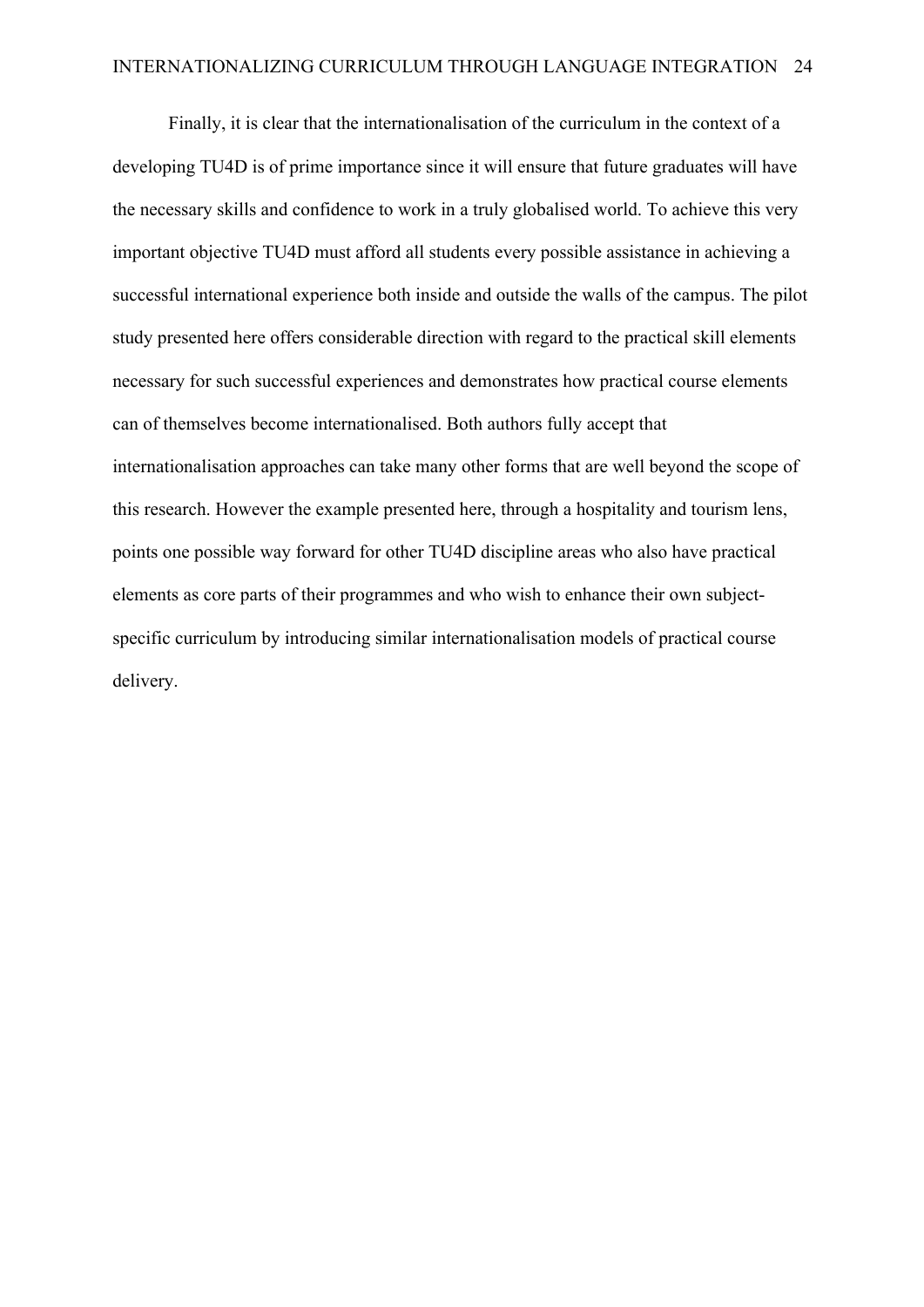#### References

- Barker, M. (2011) The GIHE Good Practice Guide to Internationalising the Curriculum, The Griffith Institute for Higher Education, Brisbane, Australia. p.7. Available at: http://www.griffith.edu.au/\_data/assets/pdf\_file/0006/345291/InternationalisingtheCurriculum.pdf (Accessed 20 May 2016)
- Bernard, R. (2000) *Social Research Methods: Qualitative and Quantitative Approaches*. Thousand Oaks, CA: Sage Publications.
- Brookes University website. Available at:

http://www.brookes.ac.uk/services/cci/definitions.html (Accessed 10 May 2016)

- Brooks, M., and Grennan Brooks, J. (1999) 'The Constructivist Classroom: The Courage To Be Constructivist' Journal *of Educational Leadership,* 57(3), pp.18-24.
- Bryant, D. (2006). The everyone, everywhere: Global dimensions of citizenship. A more perfect vision: The future of campus. Available at: engagement,http://www.compact.org/resources/future-of-campus-engagement/theeveryone-everywhere-global-dimensions-of-citizenship/4259/ (Accessed 20 May 2016)
- Clifford, V. (2009) Engaging the disciplines in internationalising the curriculum, International Journal for Academic Development, 14 (2). pp. 133-143.
- DeVries, R., Zan, B., Hildebrandt, C., Edmiaston, R., & Sales, C. (2002) *Developing constructivist early childhood curriculum: Practical principles and activities*, New York: Teachers College Press.

Dewey, J. (1938). *Experience and education*. New York: Free Press.

Feldman J. and McPhee, D. (2007) *The Science of Learning and the Art of Teaching*  CENGAGE Delmar Learning.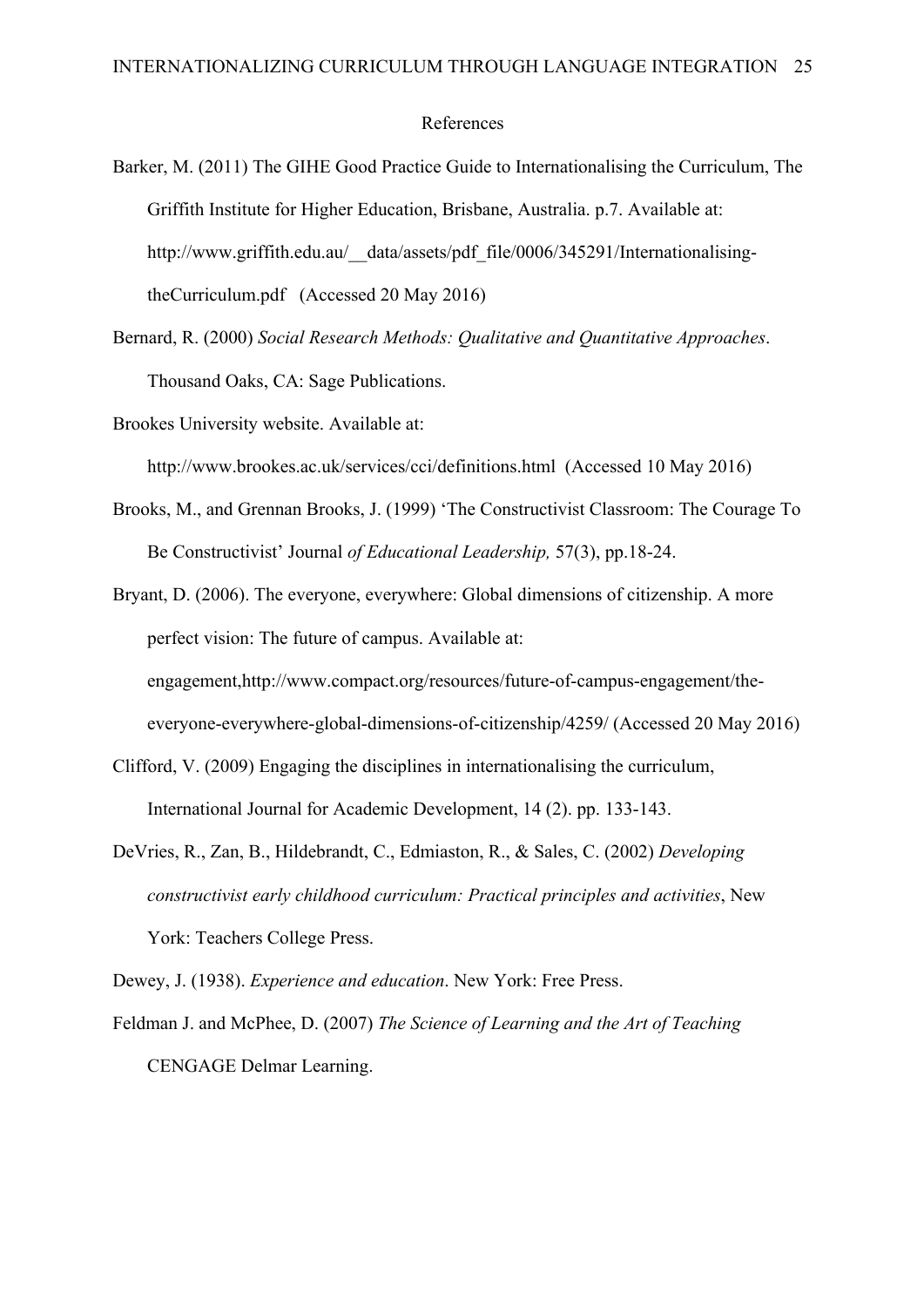- Fosnot, C.T., &, Perry, R.S. (2005). 'Constructivism: A psychological theory of learning' in Fosnot, C. (Ed.) *Constructivism. Theory, perspectives, and practice* (Second ed). New York: Teachers College Press, pp. 8-38.
- Knight, J. (2004) Internationalization Remodelled: Definition, Approaches, and Rationales, Journal of Studies in International Education, Vol 8: 5, pp.5-31.
- Knight, J., (2003) 'Updating the Definition of Internationalization', *International Higher Education*, Issue 33, Autumn 2003. Boston, pp.2-3.
- Knight, J. (2013) 'The changing landscape of higher education internationalisation for better or worse?' Perspectives: Policy and Practice in Higher Education, 17:3, 84-90.
- Kolb, D. A. (1984) *Experiential Learning: Experiences as a source of learning and development*, Englewood Cliffs, NJ: Prentice-Hall.
- Leask, B. (2001) Bridging the Gap: Internationalizing University Curricula, Journal of Studies in International Education, vol. 5 no. 2 100-115.
- Leask, B. (2012) Internationalisation of the curriculum (IoC) in action: Fellowship Report, Sydney, Australian Government Office for Learning and Teaching.
- Mascolo, M. and Fischer, K. (2005) 'Constructivism Theories' *B. Hopkins, R.G. Barr, G. Michel, P. Rochat (Eds.), Cambridge encyclopaedia of child development, Cambridge University Press, Cambridge, UK (2005), pp. 49–63*
- May, H. and Spalding, N. (2014) Internationalising Higher Education Framework. York: Higher Education Academy, (HEA).
- May, H. and Spalding, N. (2014) Internationalising Higher Education Framework. York: Higher Education Academy, (HEA). Available at: https://www.heacademy.ac.uk/sites/default/files/resources/InternationalisingHEframewo rkFi nal.pdf (Accessed 19 April 2016)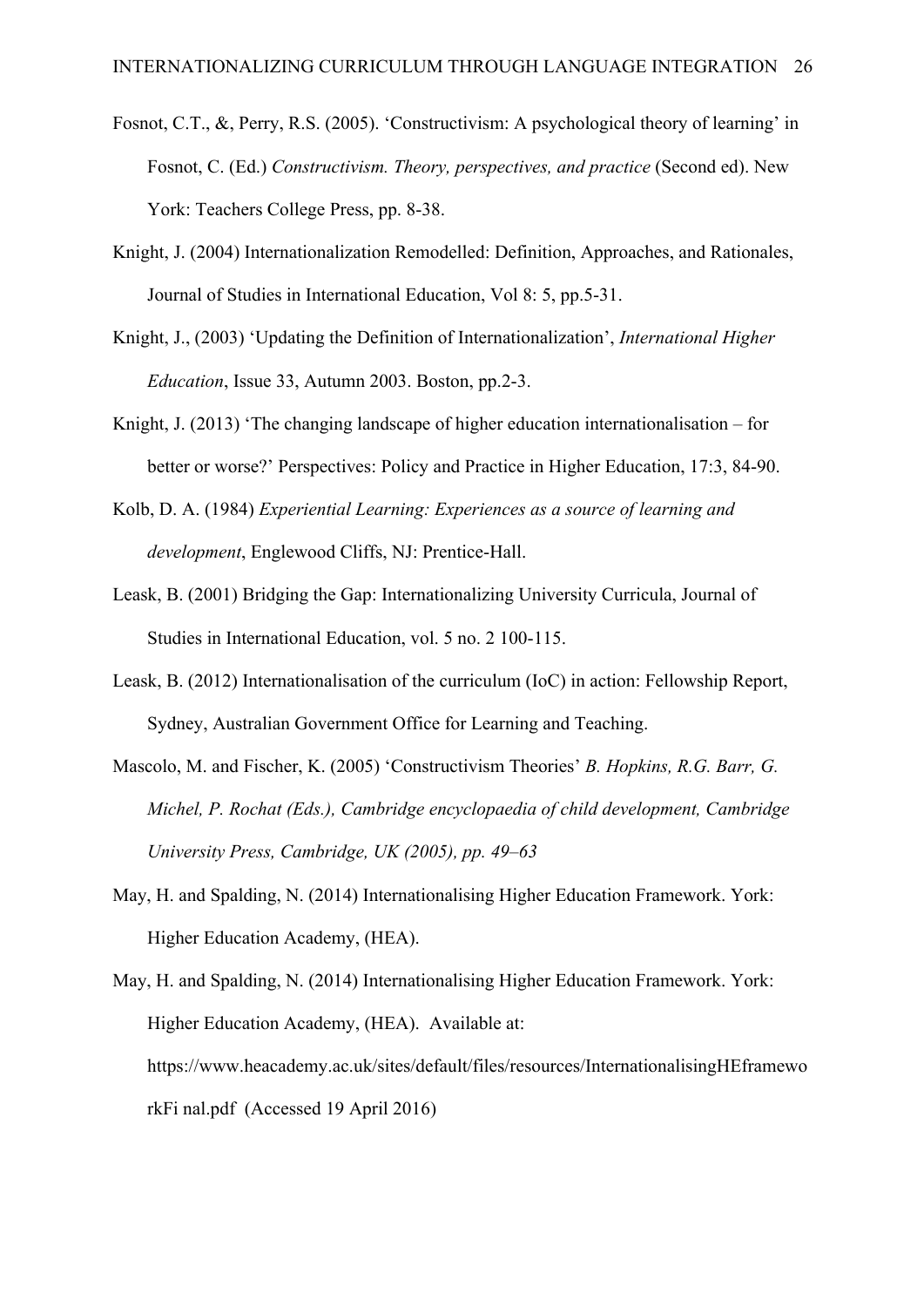Mellors-Bourne, A., Jones, E. and Woodfield, S. (2015) Transnational education and employability development, York, Higher Education Academy (HEA).

Piaget, J. (1973) *To understand is to invent: The future of education,* New York: Grossman.

- University of South Australia and the Australian Government Office for Learning and Teaching. Available at:
	- http://global.umn.edu/icc/documents/12 lecture leask Internationalisation of curriculu m a rticle.pdf (Accessed 12 May 2016)
- Veal, A.J. (2011) *Research Methods for Leisure and Tourism: A Practical Guide*, Harlow: Pearson Education Ltd.
- www.tu4dublin.ie (2016) Process and Criteria for Designation as a Technological University, Available at: https://www.tu4dublin.ie/contentfiles/publications/Process-and-Criteriafor-Designation-as-a-Technological-University.pdf (Accessed 19 June 2016)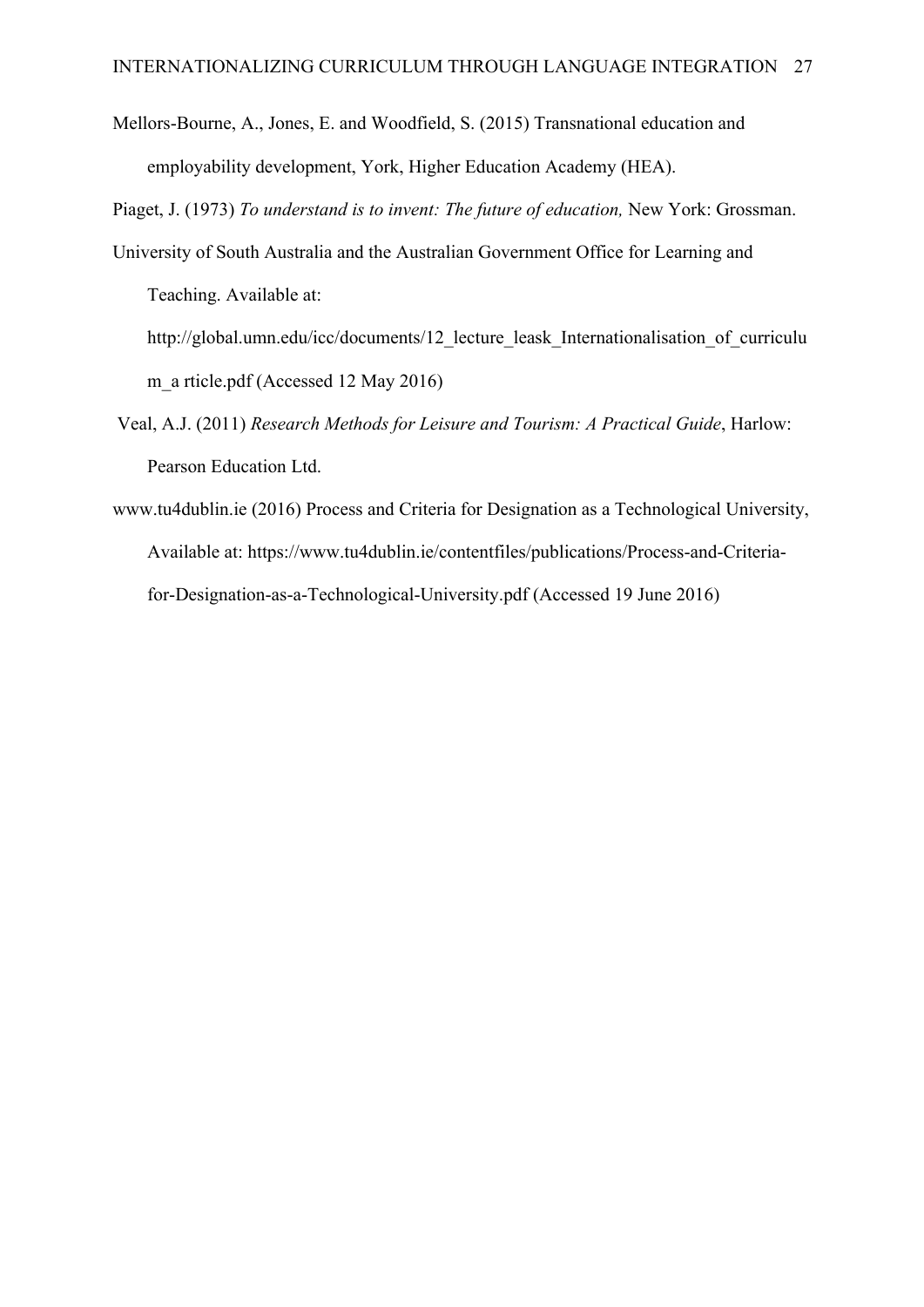# INTERNATIONALIZING CURRICULUM THROUGH LANGUAGE INTEGRATION 28

# Appendix 1

# IHTM LANGUAGE INTEGRATION PILOT 2016

Semi-structured interviews with lecturers

|                                                  | Section A. Prior to classes                                                                         |  |
|--------------------------------------------------|-----------------------------------------------------------------------------------------------------|--|
| Q1                                               | What did you think about the initiative?                                                            |  |
| Q <sub>2</sub>                                   | Did it change how you would normally prepare your language<br>lecture for this particular group?    |  |
| Q <sub>3</sub>                                   | Are there changes that could be made regarding preparation?                                         |  |
|                                                  | Section B. During the delivery of the class                                                         |  |
| Q <sub>4</sub>                                   | From your perspective, did the initiative work?                                                     |  |
| Q <sub>5</sub>                                   | What in your view were the positive and negative aspects of the<br>initiative?                      |  |
| Q <sub>6</sub>                                   | How does this method of delivery compare to the more traditional<br>classroom delivery of a module? |  |
| Section C. Refection after the classes           |                                                                                                     |  |
| Q7                                               | Would you engage with this method of teaching languages again?                                      |  |
| Q <sub>8</sub>                                   | Do you think it improved the learning of the students?                                              |  |
| Q.9 Have you any general observations to<br>add? | Thank You!                                                                                          |  |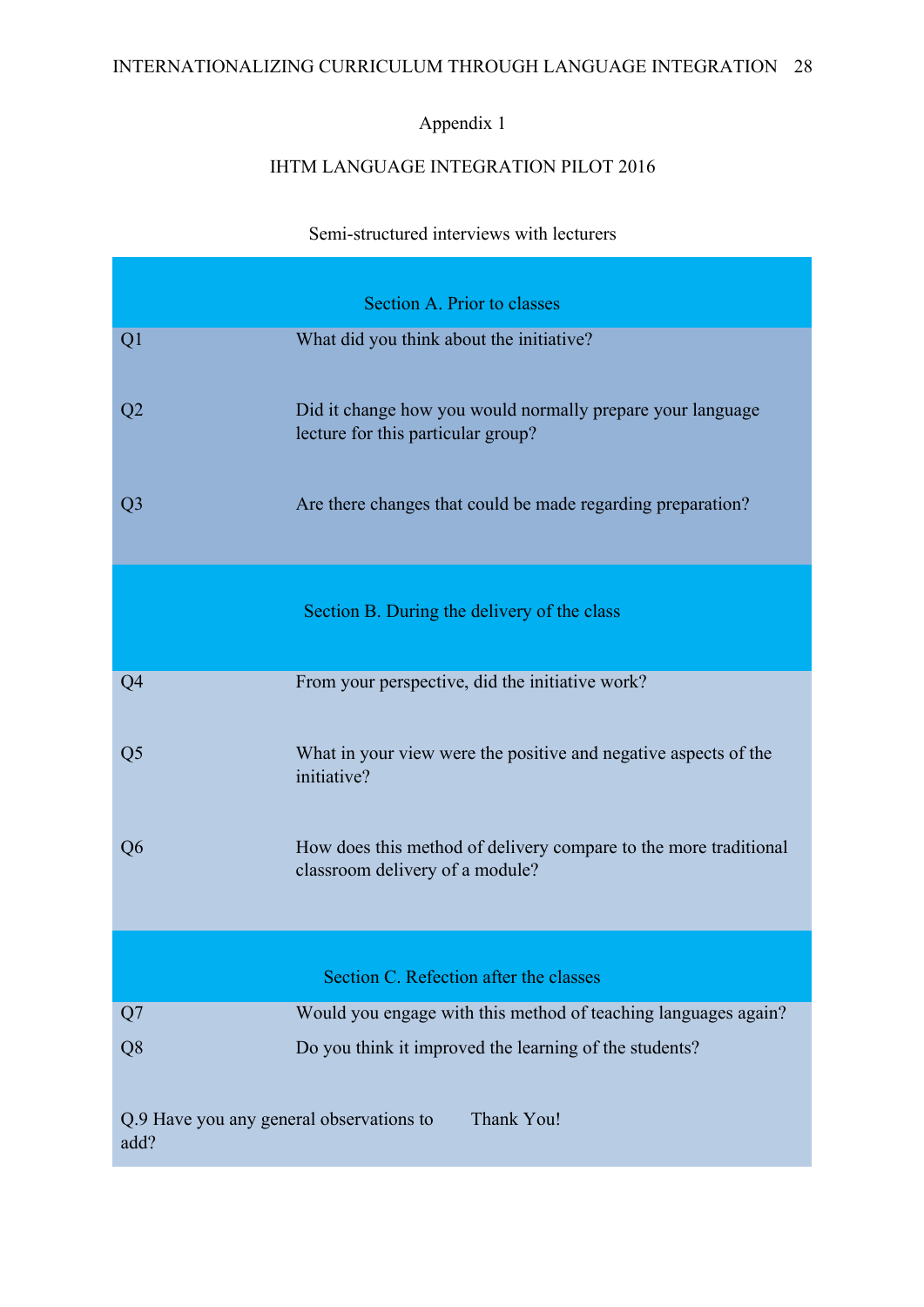# Appendix 2

# Language Integration Questionnaire

# **Introduction**

Please complete the following opinion questionnaire. It will be analysed by Brian Murphy and Angela Feeney in the Institute of Technology as part of a pilot study project undertaken in 2016 which integrates IHTM 2 language studies into practical wine and beverage studies classes. The questionnaire is divided into three sections

## **Section One: Background information**

# **Section Two: Analysing the student experience**

# **Section Three: Future development**

The questionnaires are anonymous and will be destroyed when the analysis is completed. Should you decide not to complete this questionnaire, your relationship with Institute of Technology will not be affected.

# **Section 1-Candidate background information**

1: Please indicate your gender?

| Male   |  |
|--------|--|
| Female |  |

2: Please indicate your age? (Please enter your age in years)

3: What elective do you take as part of your studies on the International Hospitality and Tourism Management?

| French  |  |
|---------|--|
| German  |  |
| Spanish |  |

4: Please indicate your level of language education in your language elective before you came to ITT

| None        |  |
|-------------|--|
| Junior Cert |  |
| Leaving     |  |
| Cert        |  |
| Other       |  |
| :Please     |  |
| specify     |  |

5: Using a scale of 1-5 choose a number to describe how you generally feel about learning a language, where  $1 = Distlike$  and  $5 = A$  high level of enjoyment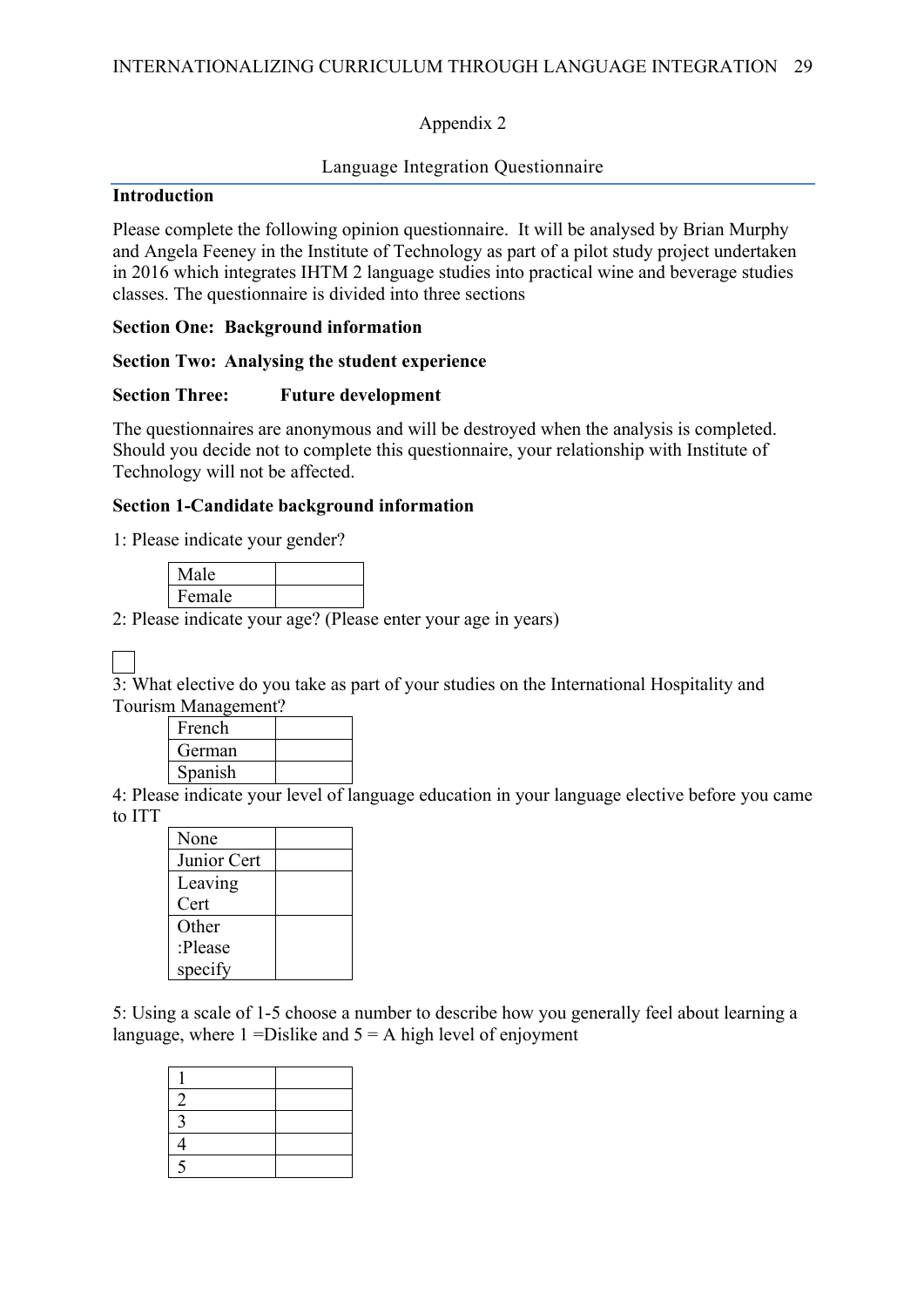6: Would you like to undertake your placement in the country of your chosen language elective?

| Yes   |  |
|-------|--|
| No    |  |
| Don't |  |
| Know  |  |

7: Indicate which integration sessions you participated in? (If your answer is none, please skip to Q19)

| Practical   |  |
|-------------|--|
| drinks      |  |
| preparation |  |
| sessions    |  |
| Wine        |  |
| Tasting     |  |
| session     |  |
| None        |  |

#### **Section 2: Analysing of the integration sessions**

8: Do you think these sessions have improved your understanding of food and beverage specific French/German/Spanish language?

| Yes |  |
|-----|--|
| ۹O  |  |

9: In terms of your career, did participating in the sessions make you feel that your language skills are:

| Less relevant |  |
|---------------|--|
| Relevant      |  |
| Very relevant |  |
| Had no impact |  |

10: Choose one of the following to describe how you feel about the integration sessions from an **educational perspective** 

| Not Useful  |  |
|-------------|--|
| Useful      |  |
| Very useful |  |
|             |  |

11: Describe in the box below the aspects of the integration class that made you choose the option in Q11

12: Choose one of the following to describe how you feel about the integration sessions from an **enjoyment perspective** 

| Not       |  |
|-----------|--|
| enjoyable |  |
| Enjoyable |  |
| Very      |  |
| Enjoyable |  |

13: Describe in the box below the aspects of the integration class that made you choose the option in Q12